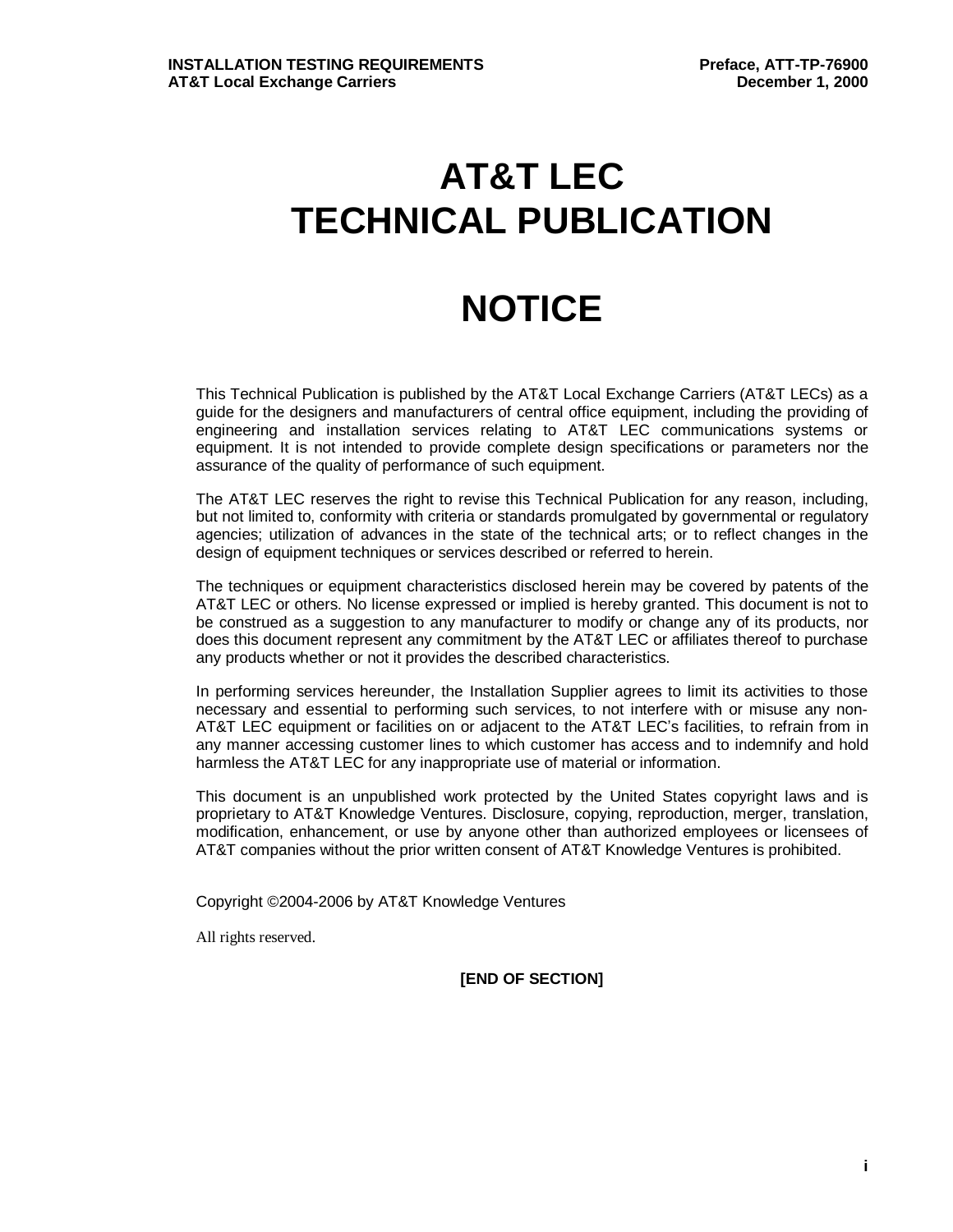# **CHECKLIST OF CURRENT SECTIONS**

Updates to ATT-TP-76900 may be issued on a section-by-section basis. Shown below are the current sections of ATT-TP-76900 as of December 1, 2000.

| <b>Section</b>            | <b>Date</b> | <b>Section</b> | <b>Date</b> |
|---------------------------|-------------|----------------|-------------|
| Preface                   | 12-01-2000  |                |             |
| <b>Checklist Of Pages</b> | 12-01-2000  |                |             |
| Table of Contents         | 12-01-2000  |                |             |
| Section A                 | 12-01-2000  |                |             |
| Section P                 | 12-01-2000  |                |             |
| Section S                 | 12-01-2000  |                |             |
| Section T                 | 12-01-2000  |                |             |
|                           |             |                |             |
|                           |             |                |             |
|                           |             |                |             |
|                           |             |                |             |
|                           |             |                |             |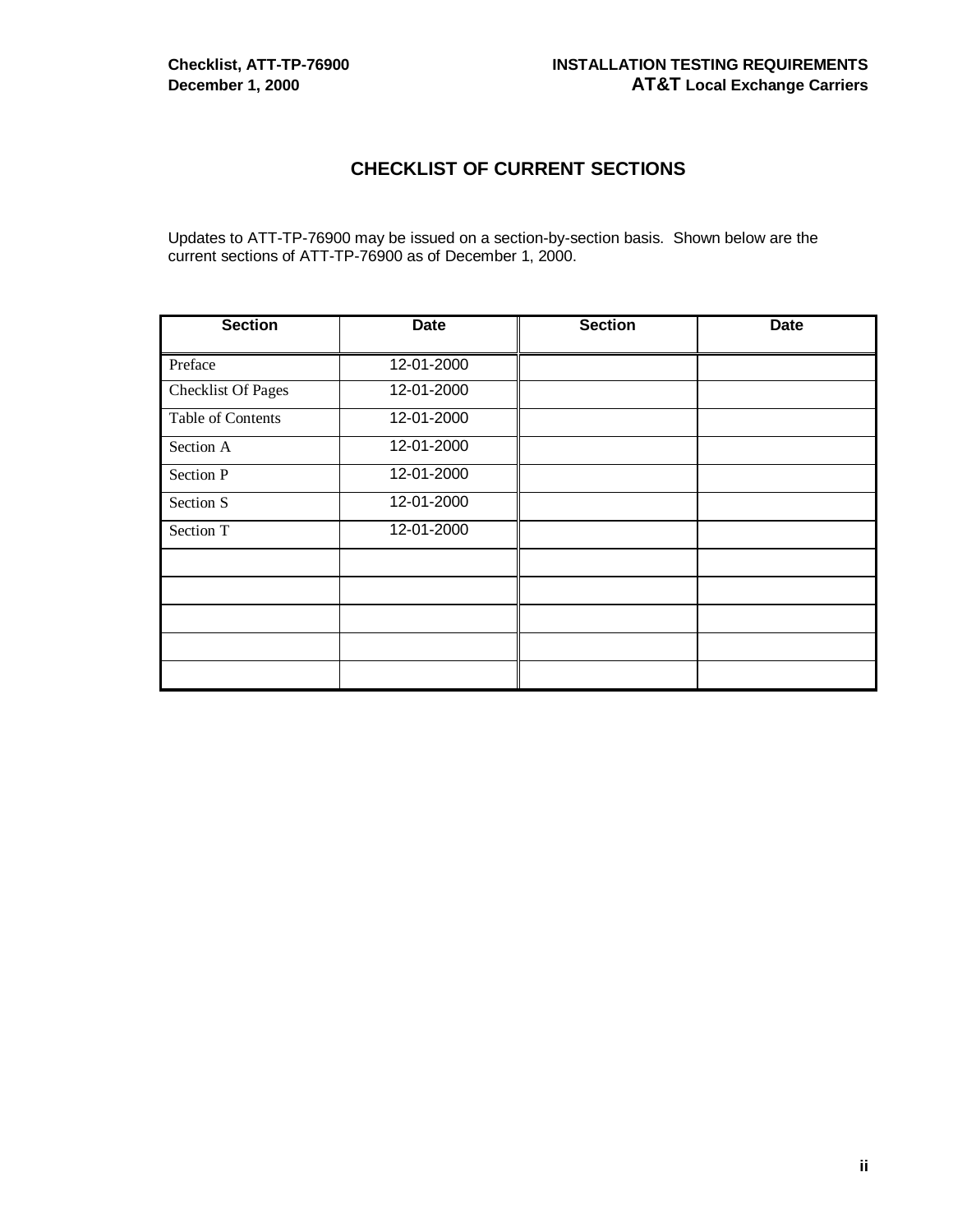# **TABLE OF CONTENTS**

# **CONTENTS**

# **PAGE**

| 1 <sub>1</sub><br>1.1.<br>1.2.<br>1.2.<br>1.3.<br>1.4. |  |  |
|--------------------------------------------------------|--|--|
| 2.<br>2.1.<br>2.2.<br>2.3.<br>2.4.                     |  |  |
|                                                        |  |  |
| 1.<br>1.1.<br>1.2.                                     |  |  |
| 2.<br>2.1.<br>2.2.                                     |  |  |
| 3.<br>3.1.                                             |  |  |

| $P-4$ |
|-------|
|       |
|       |
|       |
|       |
|       |
|       |
|       |
|       |
|       |
|       |
|       |
|       |
|       |
|       |
|       |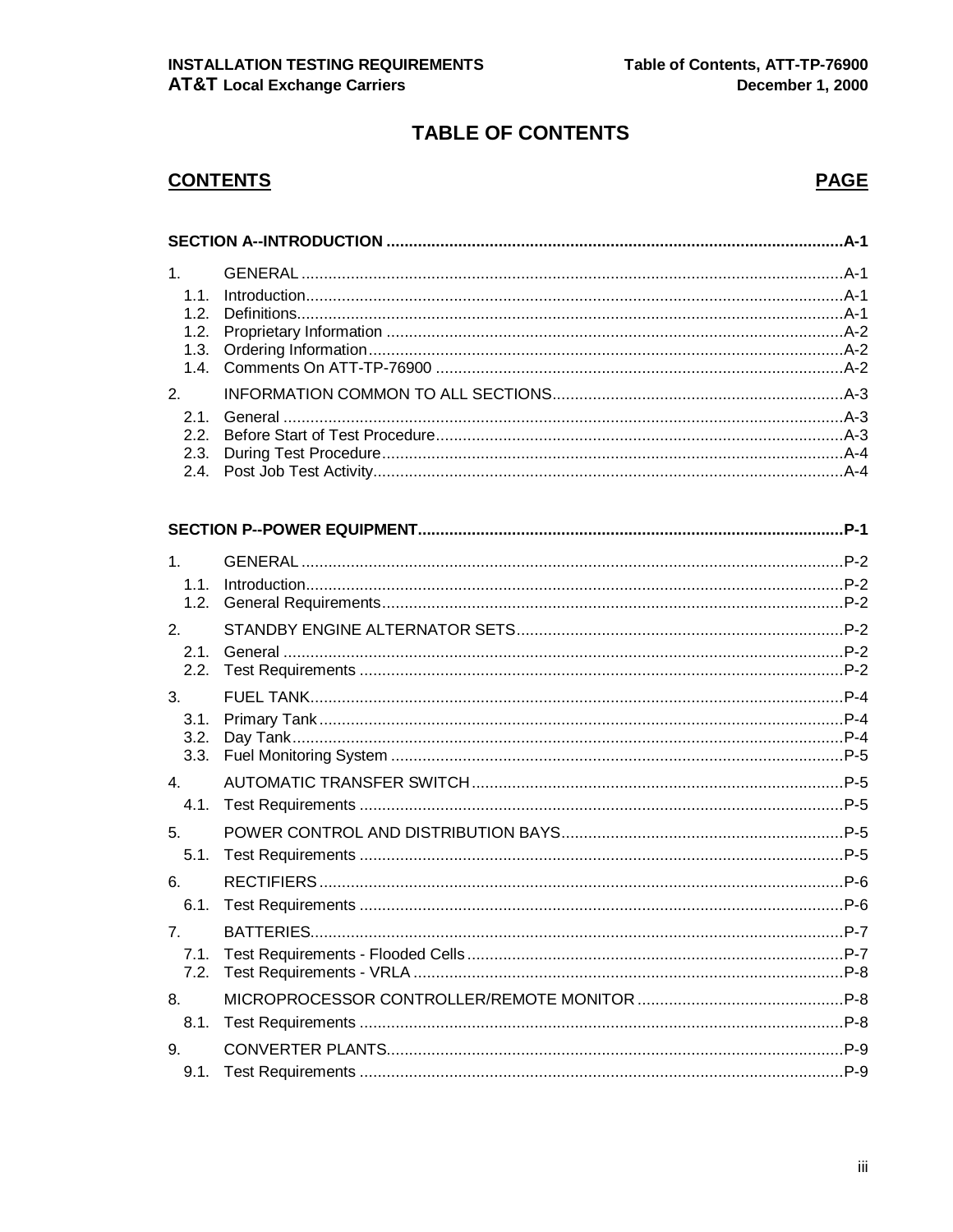## Table of Contents, ATT-TP-76900 **December 1, 2000**

# **INSTALLATION TESTING REQUIREMENTS AT&T Local Exchange Carriers**

| 10 <sub>1</sub> |                                                                                         |  |
|-----------------|-----------------------------------------------------------------------------------------|--|
|                 |                                                                                         |  |
| 11.             |                                                                                         |  |
|                 |                                                                                         |  |
|                 |                                                                                         |  |
|                 |                                                                                         |  |
|                 |                                                                                         |  |
|                 |                                                                                         |  |
|                 |                                                                                         |  |
|                 |                                                                                         |  |
| 12 <sub>1</sub> |                                                                                         |  |
|                 |                                                                                         |  |
| 12.2.           |                                                                                         |  |
| 12.3.           |                                                                                         |  |
| 12.4.           |                                                                                         |  |
| 12.5.           |                                                                                         |  |
| 12.6.           |                                                                                         |  |
| 12.7.           |                                                                                         |  |
| 12.8.           |                                                                                         |  |
| 12.9.           |                                                                                         |  |
|                 | 12.10. Standby AC Power Test with Emergency Alternator (Power Failure Simulation)  P-17 |  |
|                 |                                                                                         |  |
|                 |                                                                                         |  |

#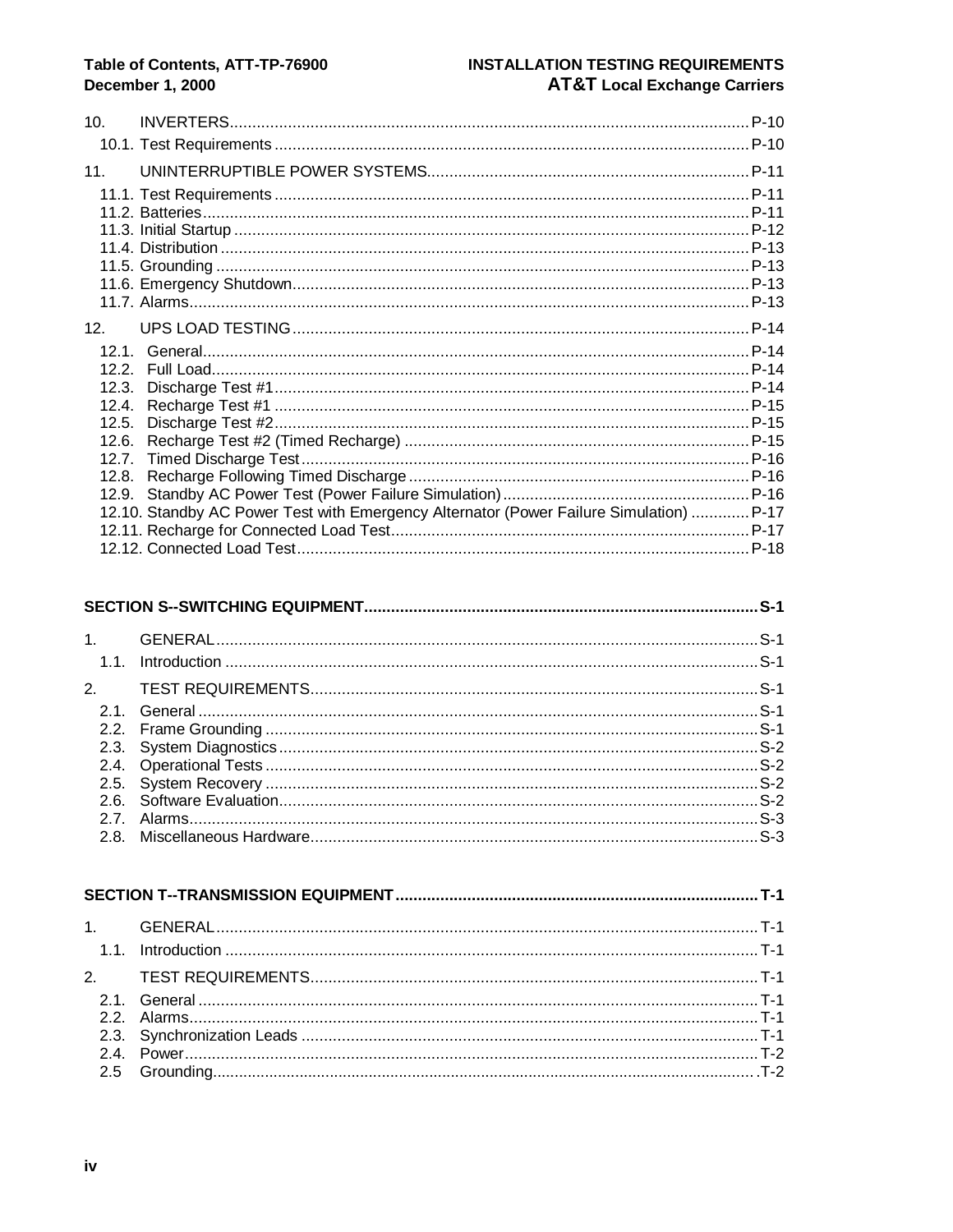# **INSTALLATION TESTING REQUIREMENTS AT&T Local Exchange Carriers**

# Table of Contents, ATT-TP-76900 December 1, 2000

[END OF SECTION]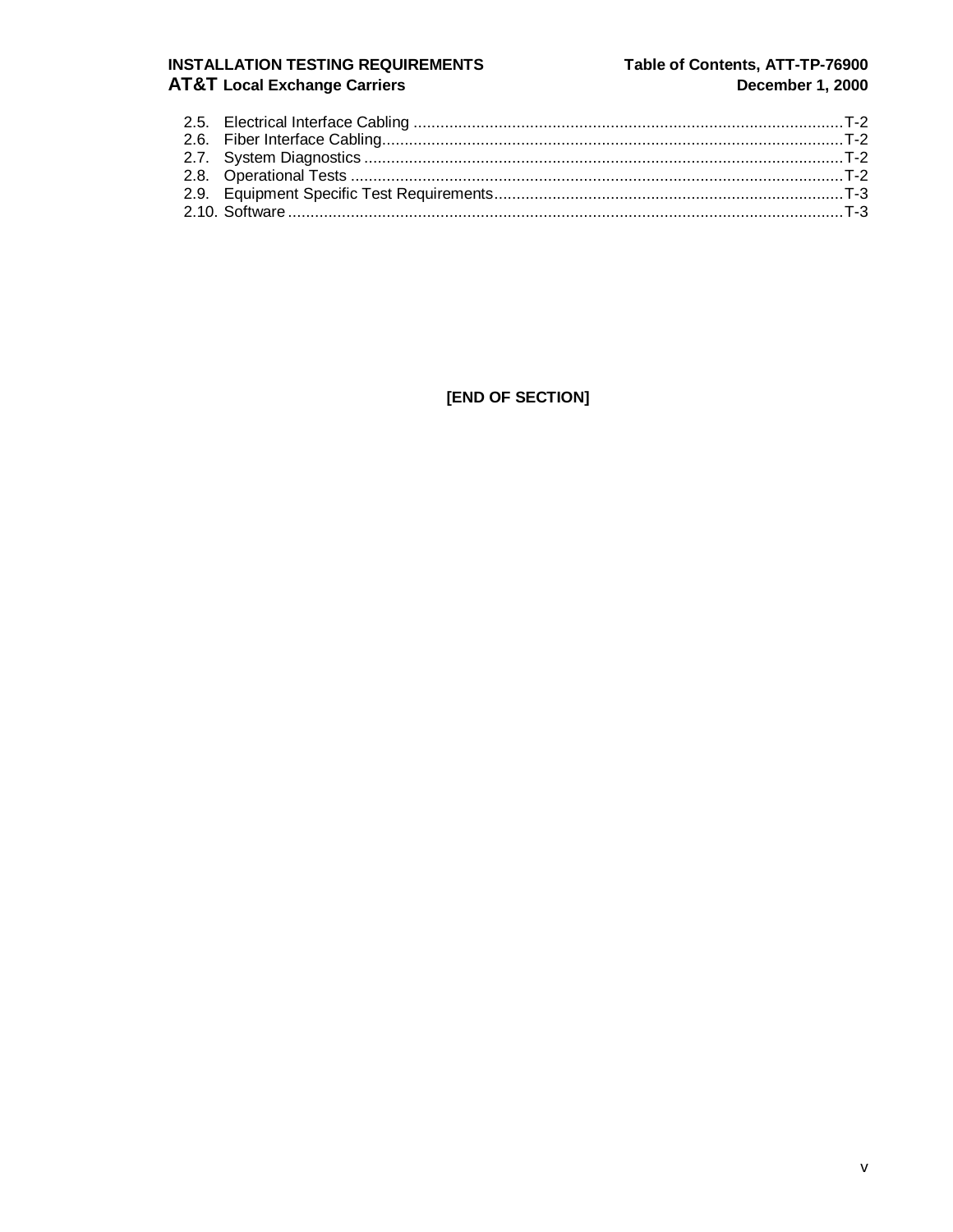#### **SECTION A -- INTRODUCTION**

#### **1. GENERAL**

#### **1.1. Introduction**

- 1.1.1 ATT-TP-76900, AT&T Local Exchange Carriers Installation Testing Requirements, provides Installation Suppliers with the necessary testing requirements that shall be performed before turnover of telecommunications equipment to the AT&T Local Exchange Carriers (LECs).
- 1.1.2 Changes in this issue of Section A of ATT-TP-76900 are summarized in Table A-1.
- 1.1.3 ATT-TP-76900 applies to installation jobs in Ameritech, Pacific Bell, Nevada Bell, Southern New England Telephone and Southwestern Bell.
- 1.1.4 AT&T reserves the right, without prior notice, to revise ATT-TP-76900 for any reason.
- 1.1.5 The AT&T LECs assume no responsibility for any costs incurred by a given manufacturer or Supplier in conforming to the requirements of ATT-TP-76900. Further, conformance to all requirements delineated in this document does not constitute a guarantee of acceptance of a given Supplier's product/service for use in the AT&T LECs.

#### **1.2. Definitions**

- 1.2.1 Definitions of certain terms used in ATT-TP-76900 are as follows:
	- a) **Central office** AT&T LEC owned or leased premises where network elements are located.
	- b) **AT&T Local Exchange Carrier (LEC)** Ameritech, Pacific Bell, Nevada Bell, Southern New England Telephone and Southwestern Bell.
	- c) **AT&T LEC Equipment Engineer** the AT&T LEC equipment engineering organization representative or the AT&T LEC real estate management representative who is directly responsible for the installation in progress and who has overall responsibility for job completion and acceptance.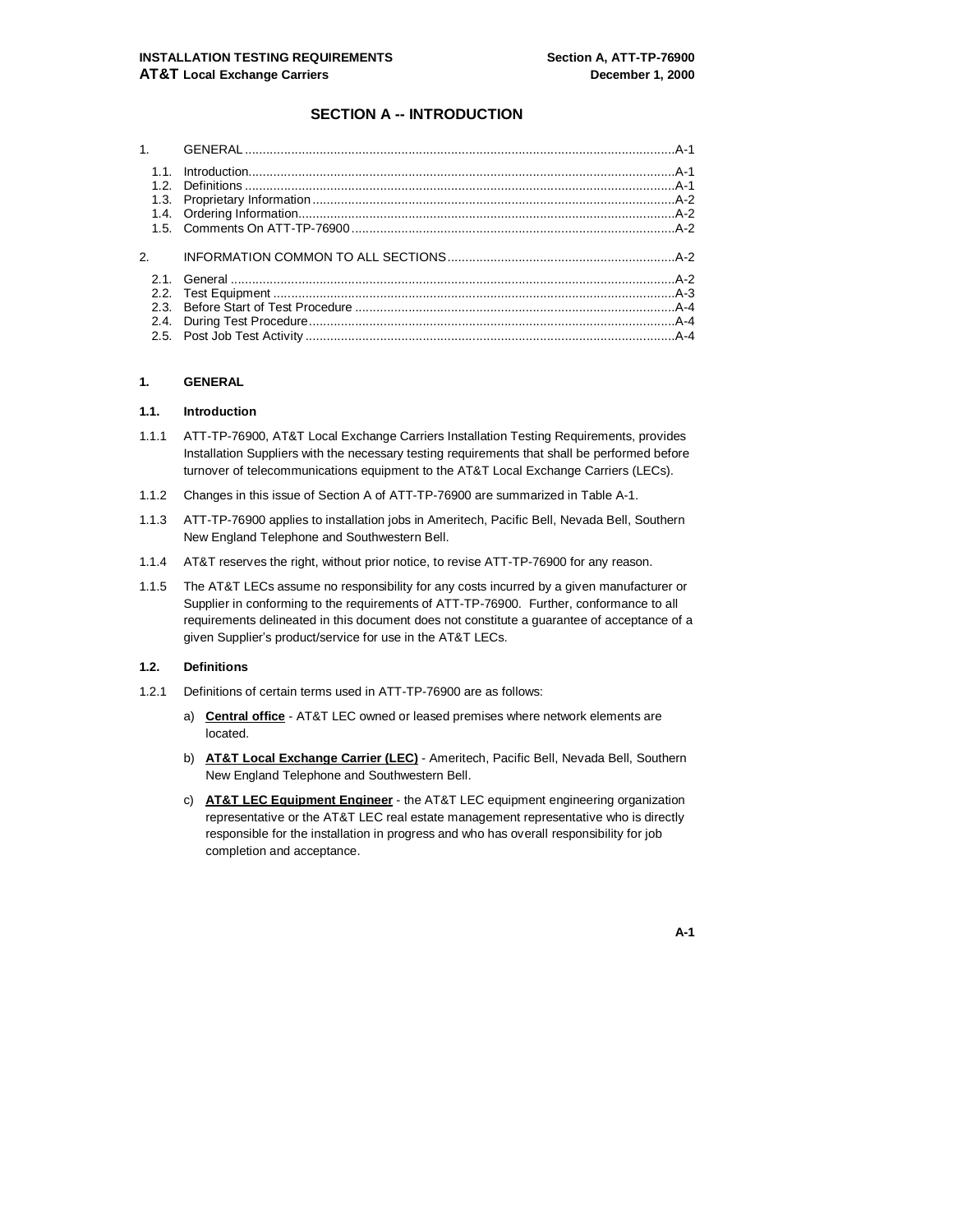#### **Section A, ATT-TP-76900 INSTALLATION TESTING REQUIREMENTS December 1, 2000 AT&T Local Exchange Carriers**

- d) **AT&T LEC Representative** The AT&T LEC person(s), designated by the AT&T LEC Equipment Engineer, who has responsibility for the daily coordination between the Installation Supplier's on-site personnel and the AT&T LEC.
- e) **Shall** Something that is mandatory and subject to audit.
- f) **Should** Something that is recommended.
- g) **Yellow wallet** A standard accordion folder with cover, minimum size 9" X 12", in which job documentation to remain at the site shall be filed.

#### **1.3. Proprietary Information**

1.3.1 All proprietary documents referenced in ATT-TP-76900 are available through signed nondisclosure agreements or as detailed in current contracts between the AT&T LEC and the Installation Supplier.

#### **1.4. Ordering Information**

1.4.1 Internet access is available for downloading electronic copies of ATT-TP-76900 and other AT&T LEC references. Information concerning internet access can be obtained from:

> Vickie Jefferson 111 S 3rd AVE, 1st Floor

**Comment:** Replace with Vickie Jefferson's information

- Madill, OK 73446 vj6542@att.com
- 1.4.2 Non-AT&T LEC publications referenced herein should be obtained from the originator of the publication.

#### **1.5. Comments On ATT-TP-76900**

1.5.1 Comments on ATT-TP-76900 should be submitted in writing to:

Laurie Gustin Area Manager 102 Cross St., Room 201 San Luis Obispo, CA 93406 lg1376@att.com

#### **2. INFORMATION COMMON TO ALL SECTIONS**

#### **2.1. General**

- 2.1.1 Common information is consolidated in Section A to eliminate repetition and reduce the length of each section. Section A applies to and shall be referenced along with the subsequent technology-specific Sections P, S and T.
- 2.1.2 Table A-2 contains a list of AT&T LEC references that may be required to complete certain tests in this document. The latest issue of all references shall be used. The Installation Supplier shall have access to these references during testing of installed equipment.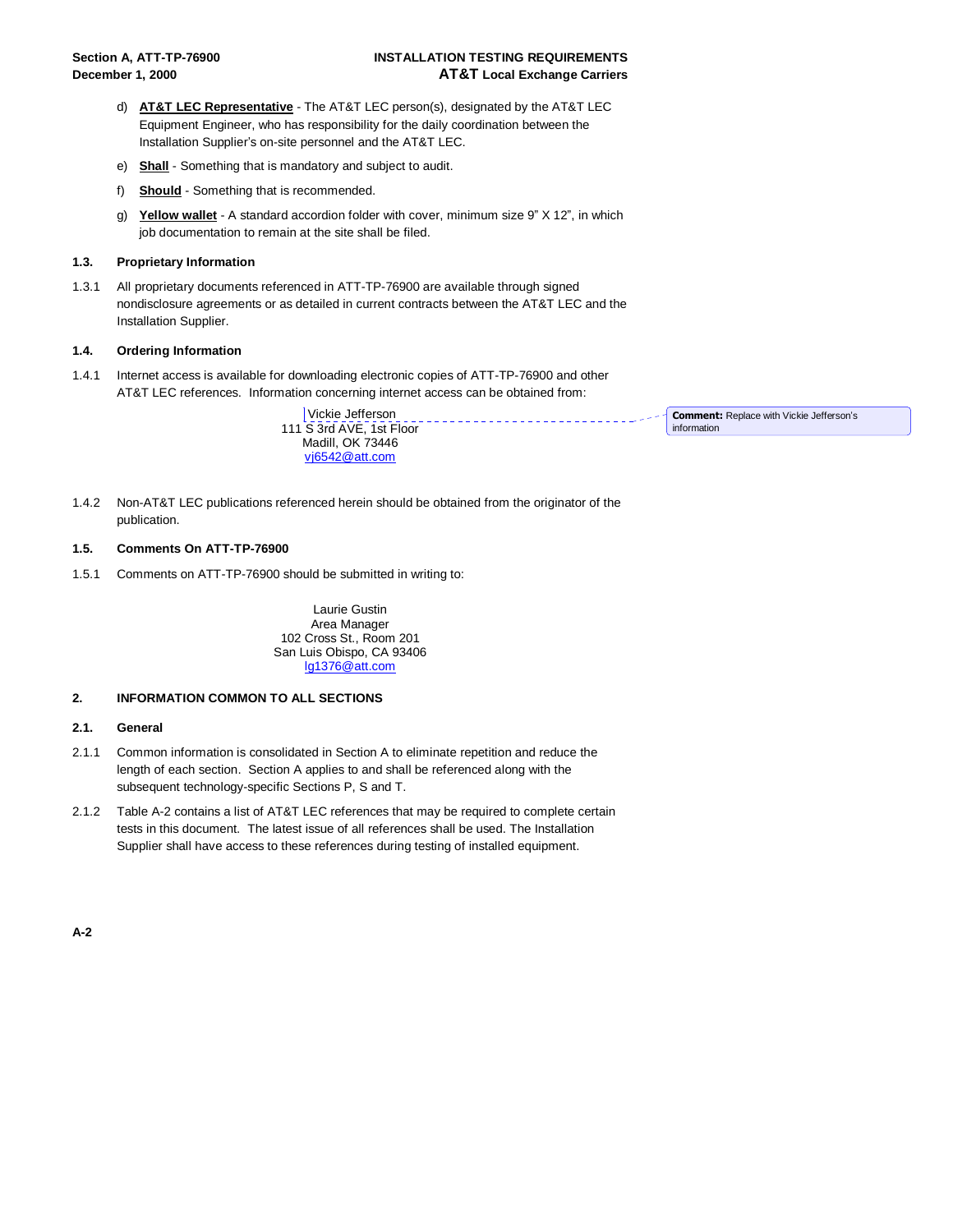#### **INSTALLATION TESTING REQUIREMENTS THE SECTION A, ATT-TP-76900 AT&T Local Exchange Carriers December 1, 2000**

- 2.1.3 Unless otherwise indicated on the Checklist of Current Sections, ATT-TP-76900 requirements become effective for jobs completing 90 days or more after the section issue date. The Checklist of Current Sections at the front of ATT-TP-76900 indicates the issue date and the effective date of each section. Revisions will be issued on a section-by-section basis. Along with the revised section(s), an updated Checklist of Current Sections will be issued to indicate the current issue date and effective date for each section.
- 2.1.4 Approved departures from ATT-TP-76900 shall be documented in the yellow wallet at the job site.
- 2.1.5 Installation shall be performed in accordance with TP 76300MP, AT&T Local Exchange Carrier Installation Requirements.
- 2.1.6 ATT-TP-76900 is applicable to all installation activities in the central office environments of the AT&T LECs, regardless of who performs the work. This includes AT&T LEC personnel, Competitive Local Exchange Carrier (CLEC) personnel, as well as any contracted Installation Suppliers performing work for the AT&T LEC or on behalf of CLECs. For installations at Public Safety Answering Point (PSAP) locations, refer to TP 76911MP.
- 2.1.7 The Installation Supplier shall have a current ATT-TP-76900 available at the job site (in paper or electronic form) during testing of installed equipment.
- 2.1.8 The requirements specified herein are the responsibility of the Installation Supplier.
- 2.1.9 The AT&T LEC may elect to perform joint testing with the Installation Supplier.
- 2.1.10 Standard alarm sets and testing compliance covenants are found in BSP 801-601-900MP. It is required that all alarms connected and tested shall be in strict adherence to information contained therein. It is further required that the testing of standard alarm sets for all provisioned equipment be completed prior to job acceptance. All Network Element (NE) alarms tested into NMA/OSS shall be documented on the Test Record (see TP 76300MP) and placed in the yellow wallet. Reference: BSP 801-601-900MP, Section A.03.0.
- 2.1.11 Additional site or technology specific testing requirements shall be agreed upon and approved by the AT&T LEC Equipment Engineer.
- 2.1.12 In addition to the AT&T LEC requirements, the Installation Supplier shall be responsible for adhering to building codes, national and local electrical codes or other ordinances, statutes, rules, or governmental regulations applicable to the job site. Where more than one requirement applies to any matter related to personnel safety or property protection, the strictest applicable requirement applies.

#### **2.2. Test Equipment**

2.2.1 With prior approval, the Installation Supplier may be permitted to use apparatus provided by the job specification (i.e., test equipment, meters, transmission measuring sets, etc.) as required for the performance of necessary tests to ensure proper functioning of added or modified equipment. The Installation Supplier shall use properly calibrated test equipment.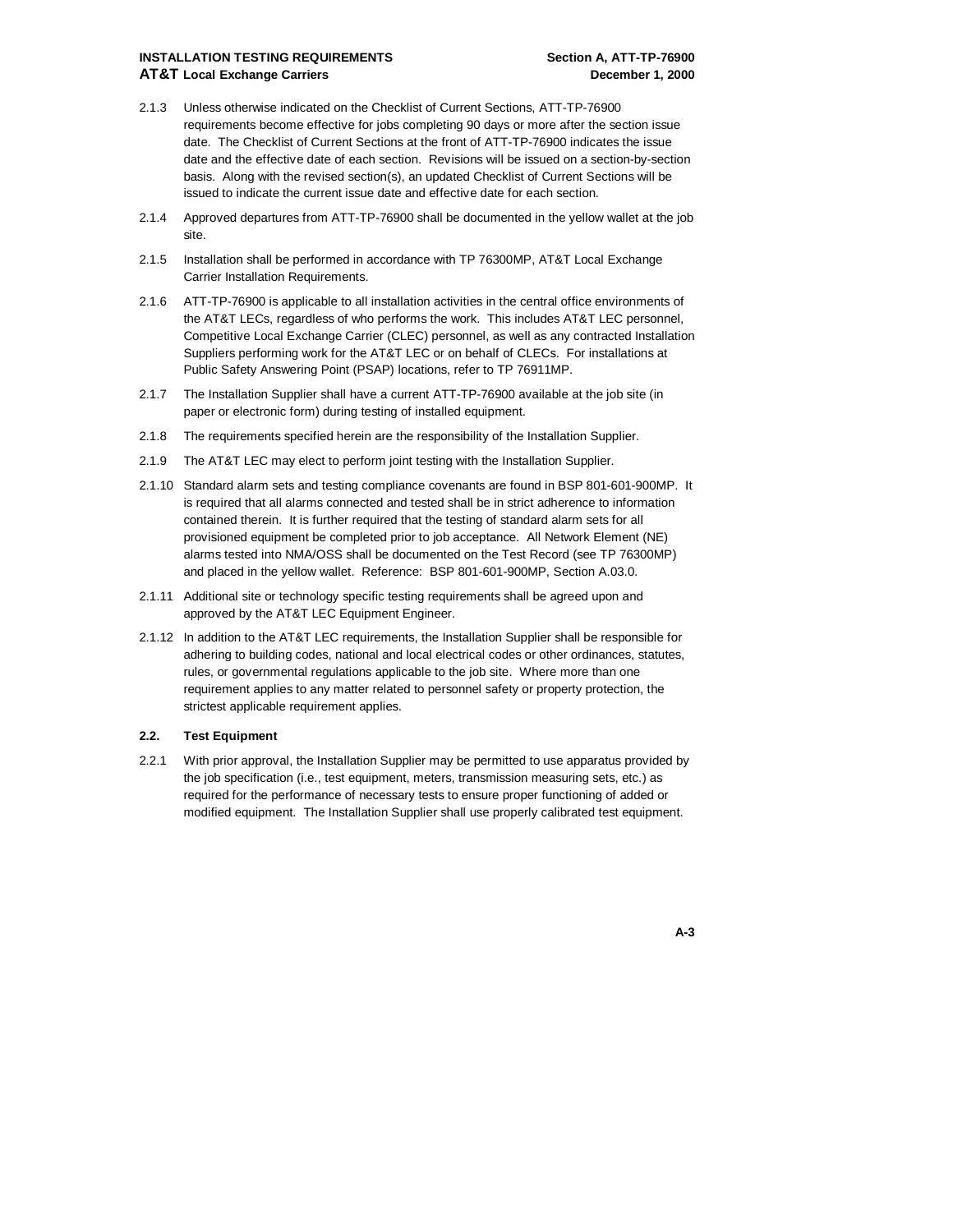#### **Section A, ATT-TP-76900 INSTALLATION TESTING REQUIREMENTS December 1, 2000 AT&T Local Exchange Carriers**

- 2.2.2 Test equipment owned by the AT&T LEC for equipment maintenance will not be available for installation purposes except in specific cases where prior arrangements are made with the AT&T LEC.
- 2.2.3 Any test equipment and/or spare equipment provided, as part of the job is the responsibility of the Installation Supplier. In most instances, the test equipment will not be turned over to the AT&T LEC until the associated equipment is turned over. However, upon request, the AT&T LEC personnel may have access to the test equipment to permit the checking of circuit features or to allow the testing of added equipment to which test circuits can access.

#### **2.3. Before Start of Test Procedure**

- 2.3.1 Precautions shall be taken to prevent personnel injury, equipment damage and service interruptions.
- 2.3.2 Any testing procedure, including any hardware or software changes, that affects in-service equipment shall be coordinated with the AT&T LEC Representative. A Method of Procedure (MOP) per TP 76300MP shall be approved for the testing. Before starting testing procedures covered by any section in this TP, the Installation Supplier shall make arrangements to have the required test equipment at the job site. The Installation Supplier shall verify that all user's guides, drawings and other documentation are accurate and on site for testing.

#### **2.4. During Test Procedure**

- 2.4.1 Tests shall be performed in the proper sequence for the item being tested.
- 2.4.2 Unless specified otherwise herein, test results for each item tested shall be documented on the Test Record and placed in the yellow wallet, per TP 76300MP.
- 2.4.3 Before "turn over" of the equipment to the AT&T LEC, the Installation Supplier, shall correct any defects found during testing. Any corrective action required does not constitute a reason for extension of the job interval.
- 2.4.4 Before testing affected equipment, the Installation Supplier shall apply all AT&T LEC approved and identified class A/AC product changes in accordance with TP 76300MP. Any authorized product change notices (PCNs) released during the installation interval shall be applied and tested before turnover. The Installation Supplier shall report the application of product changes per TP 76300MP.

#### **2.5. Post Job Test Activity**

- 2.5.1 The AT&T LEC reserves the right to audit compliance to the requirements in this document. The Installation Supplier shall correct any performance defects within 30 days of notification.
- 2.5.2 The AT&T LEC Representative must approve post job testing activity.
- 2.5.3 Unless specified otherwise herein, revised test results shall be documented on the Test Record, per TP 76300MP.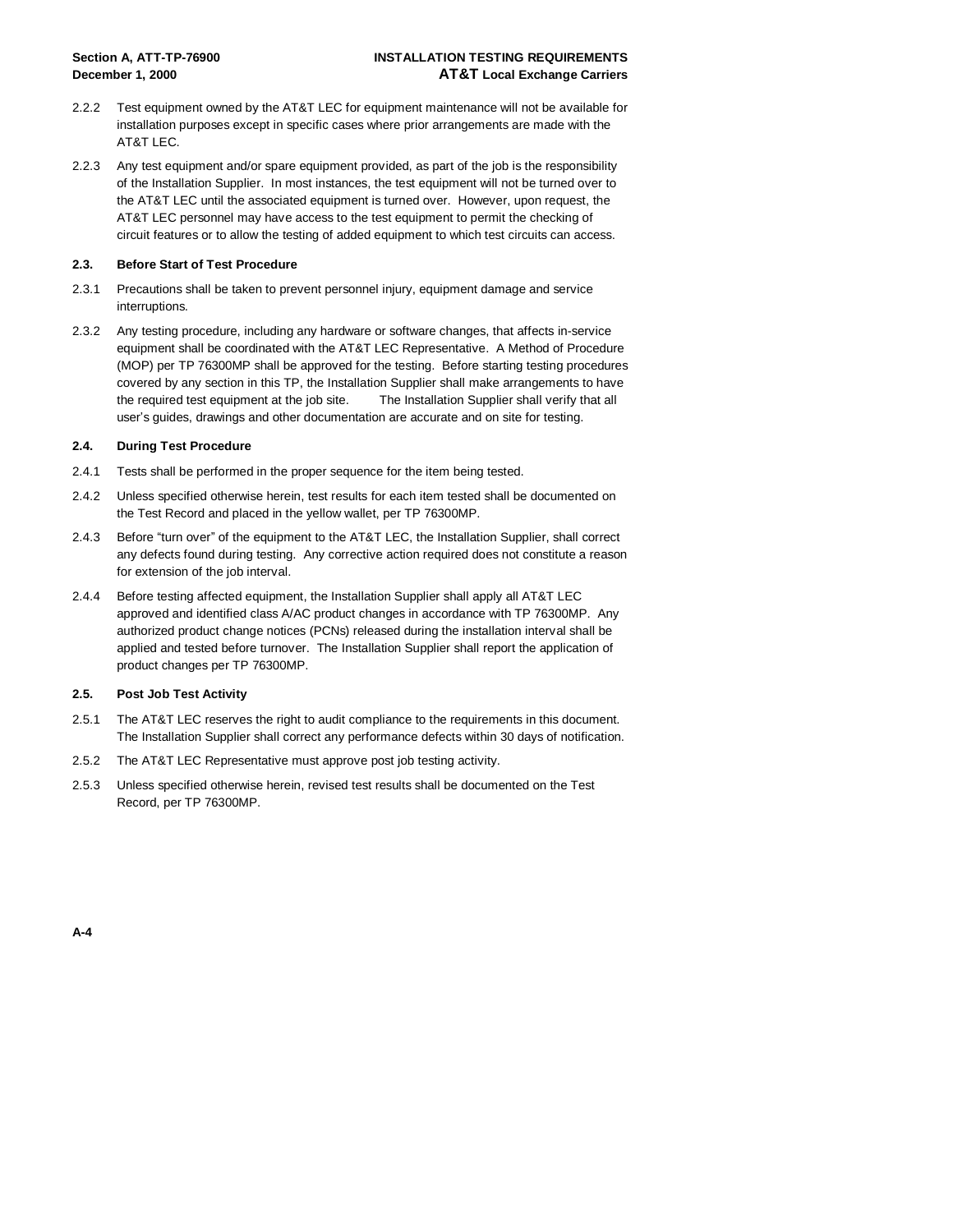#### **TABLE A-1 – SUMMARY OF CHANGES IN SECTION A**

| Change  | Item in 05/01/1999 Issue | Item in this Issue |
|---------|--------------------------|--------------------|
| Revised | $1.1.2 - 1.1.4$          | $1.1.2 - 1.1.4$    |
|         | $1.2.1$ (a-g)            | 1.2.1 $(a-q)$      |
|         | 1.3.1                    | 1.3.1              |
|         | 1.4.1                    | 1.4.1              |
|         | 2.1.2                    | 2.1.2              |
|         | 2.1.3                    | 2.1.3              |
|         | 2.1.6                    | 2.1.7              |
|         | 2.1.9                    | 2.1.10             |
|         | 2.2.1                    | 2.3.1              |
|         | 2.3.2                    | 2.3.2              |
|         | 2.3.4                    | 2.4.4              |
|         | Table A-1                | Table A-2          |
| Deleted |                          |                    |
|         |                          |                    |
| Added   | ------                   | Table A-1          |
|         |                          | 2.1.4              |
|         |                          | 2.2.1              |
|         |                          | 2.2.2              |
|         |                          | 2.2.3              |

#### **TABLE A-2 – REFERENCES IN ATT-TP-76900**

| Reference         | <b>Title</b>                                  | <b>Current Issue</b> |
|-------------------|-----------------------------------------------|----------------------|
| ATT-TP-76300      | <b>AT&amp;T LEC Installation Requirements</b> | 11/1/2005            |
| BSP 801-601-900MP | AT&T LEC Alarm Standards                      | Issue 4              |
|                   |                                               |                      |
|                   |                                               |                      |
|                   |                                               |                      |
|                   |                                               |                      |
|                   |                                               |                      |
|                   |                                               |                      |

**Comment:** Correct document title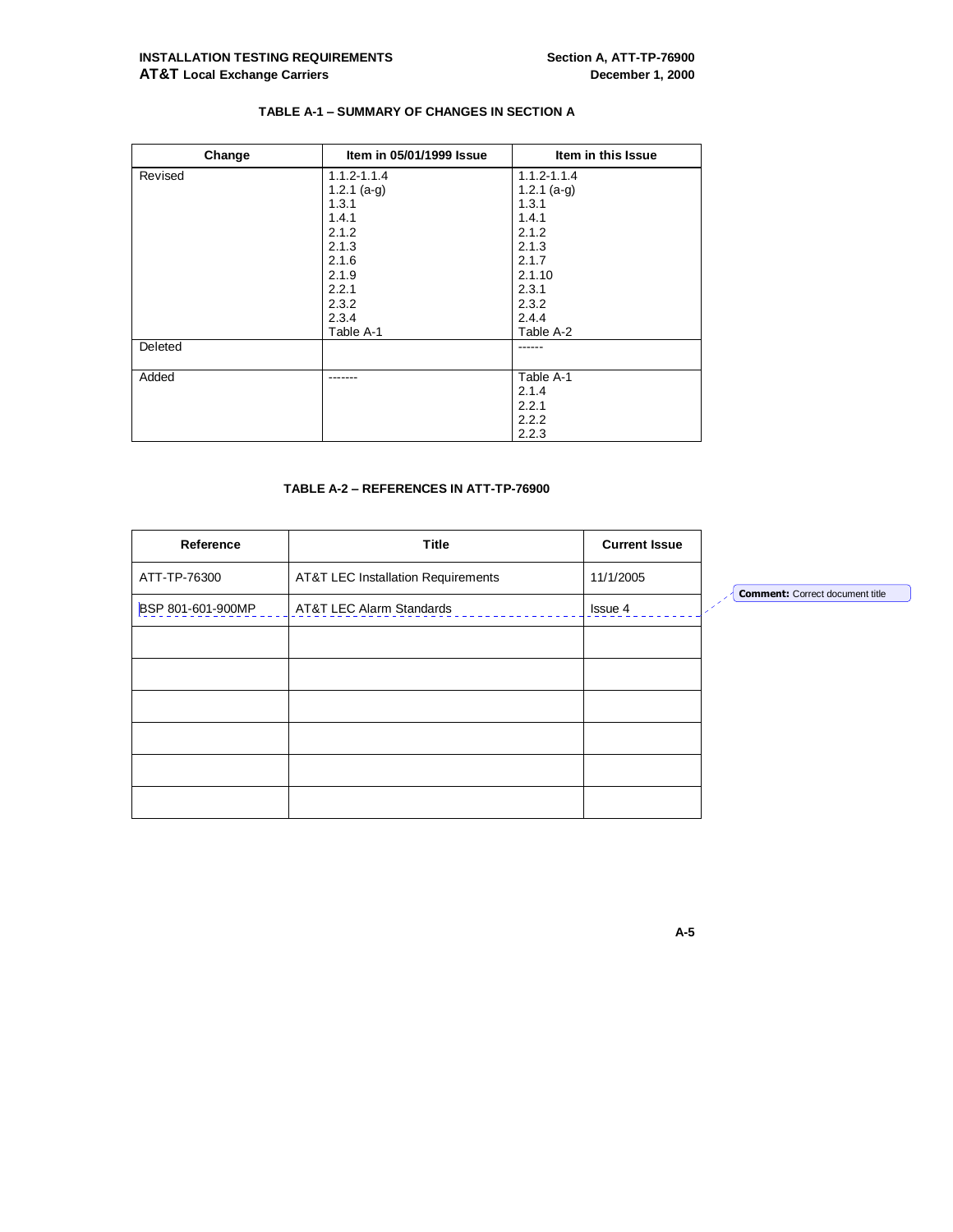**[END OF SECTION]**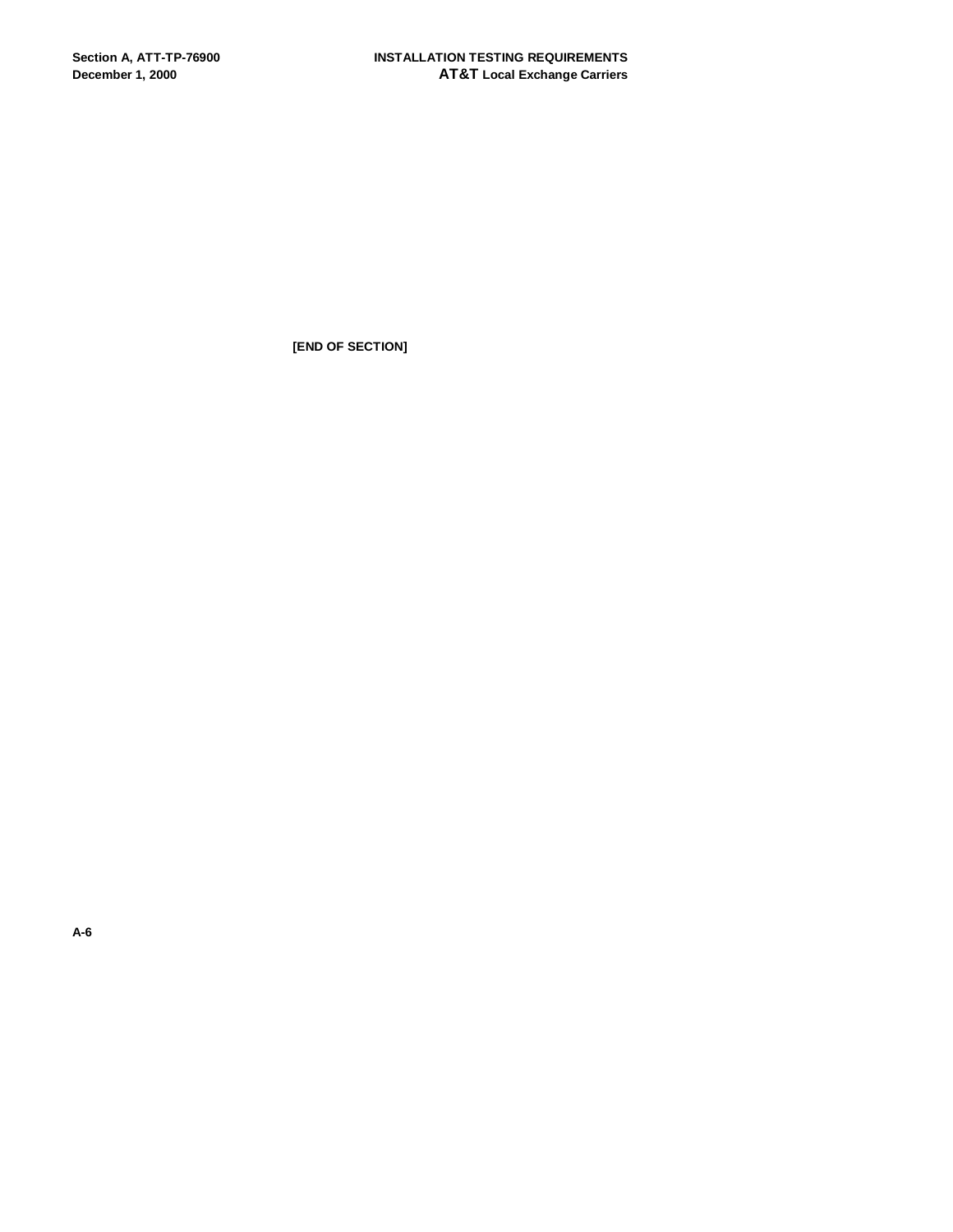# **SECTION P--POWER EQUIPMENT**

| <b>CONTENTS</b>  |  | <b>PAGE</b> |
|------------------|--|-------------|
| 1 <sub>1</sub>   |  |             |
| 1.1.             |  |             |
| 1.2.             |  |             |
| 2.               |  |             |
| 2.1.             |  |             |
| 2.2.             |  |             |
| 3.               |  |             |
| 3.1.             |  |             |
| 3.2.             |  |             |
| 3.3.             |  |             |
| $\overline{4}$ . |  |             |
| 4.1.             |  |             |
| 5.               |  |             |
| 5.1.             |  |             |
| 6.               |  |             |
| 6.1.             |  |             |
| 7.               |  |             |
| 7.1.             |  |             |
| 7.2.             |  |             |
| 8.               |  |             |
| 8.1.             |  |             |
| 9.               |  |             |
| 9.1.             |  |             |
| 10.              |  |             |
|                  |  |             |
|                  |  |             |
| 11.              |  |             |
|                  |  |             |
|                  |  |             |
|                  |  |             |
|                  |  |             |
|                  |  |             |
|                  |  |             |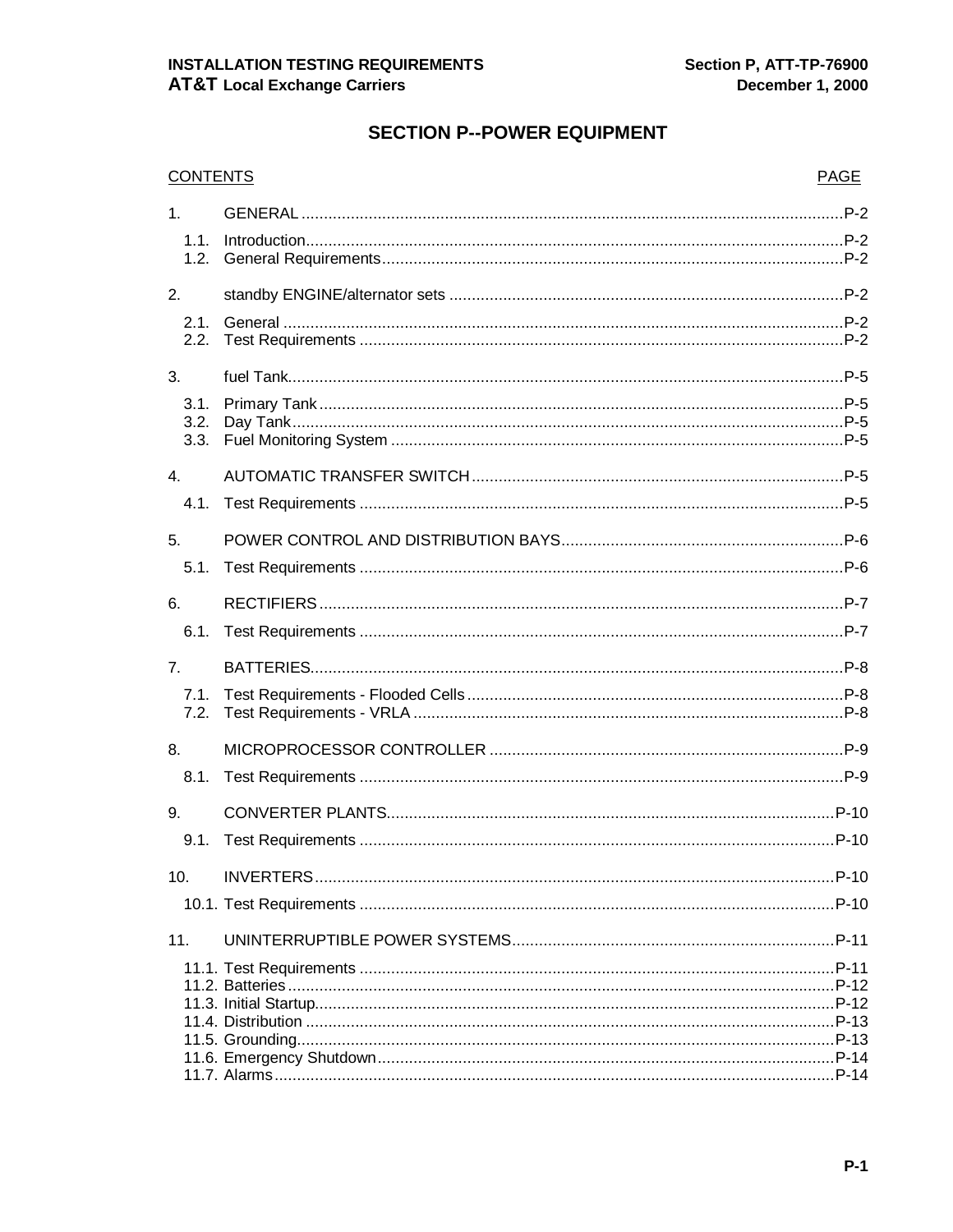### **Section P, ATT-TP-76900 INSTALLATION TESTING REQUIREMENTS December 1, 2000 AT&T Local Exchange Carriers**

#### 12. UPS LOAD TESTING......................................................................................................P-14 12.1. General ...........................................................................................................................P-14 12.2. Full Load .........................................................................................................................P-14 12.3. Discharge Test #1 ...........................................................................................................P-15 12.4. Recharge Test #1............................................................................................................P-15 12.5. Discharge Test #2 ...........................................................................................................P-15 12.6. Recharge Test #2 (Timed Recharge)...............................................................................P-15 12.7. Timed Discharge Test......................................................................................................P-16 12.8. Recharge Following Timed Discharge..............................................................................P-16 12.9. Standby AC Power Test (Power Failure Simulation).........................................................P-16 12.10.Standby AC Power Test with Emergency Alternator (Power Failure Simulation) ..............P-17 12.11.Recharge for Connected Load Test.................................................................................P-17 12.12.Connected Load Test......................................................................................................P-18

#### **1. GENERAL**

#### **1.1. Introduction**

- 1.1.1 This section of ATT-TP-76900 covers installation testing requirements for power equipment.
- 1.1.2 Changes in this issue of Section P of ATT-TP-76900 are summarized in Table P-1.

#### **1.2. General Requirements**

- 1.2.1 Section A of ATT-TP-76900 shall be used in conjunction with this Section P.
- 1.2.2 Testing associated with simulated AC failures, transfer of AC from commercial AC to engine/alternator set shall be coordinated with the AT&T LEC Representative and will require a MOP.

### **2. STANDBY ENGINE/ALTERNATOR SETS**

#### **2.1. General**

2.1.1 Standby engine/alternator sets shall be installed and tested in a manner that ensures the engine is ready to be run in its normal environment, and that such a run will not damage the engine or the alternator, and that the engine and alternator will perform as designed.

- 2.2.1 The following tests are required and shall be performed in accordance with detail specifications. These tests may be jointly performed with the AT&T LEC:
	- a) One step or incremental loading, as required by the AT&T LEC Equipment Engineer
	- b) Prolonged full load run
	- c) Exhaust system integrity.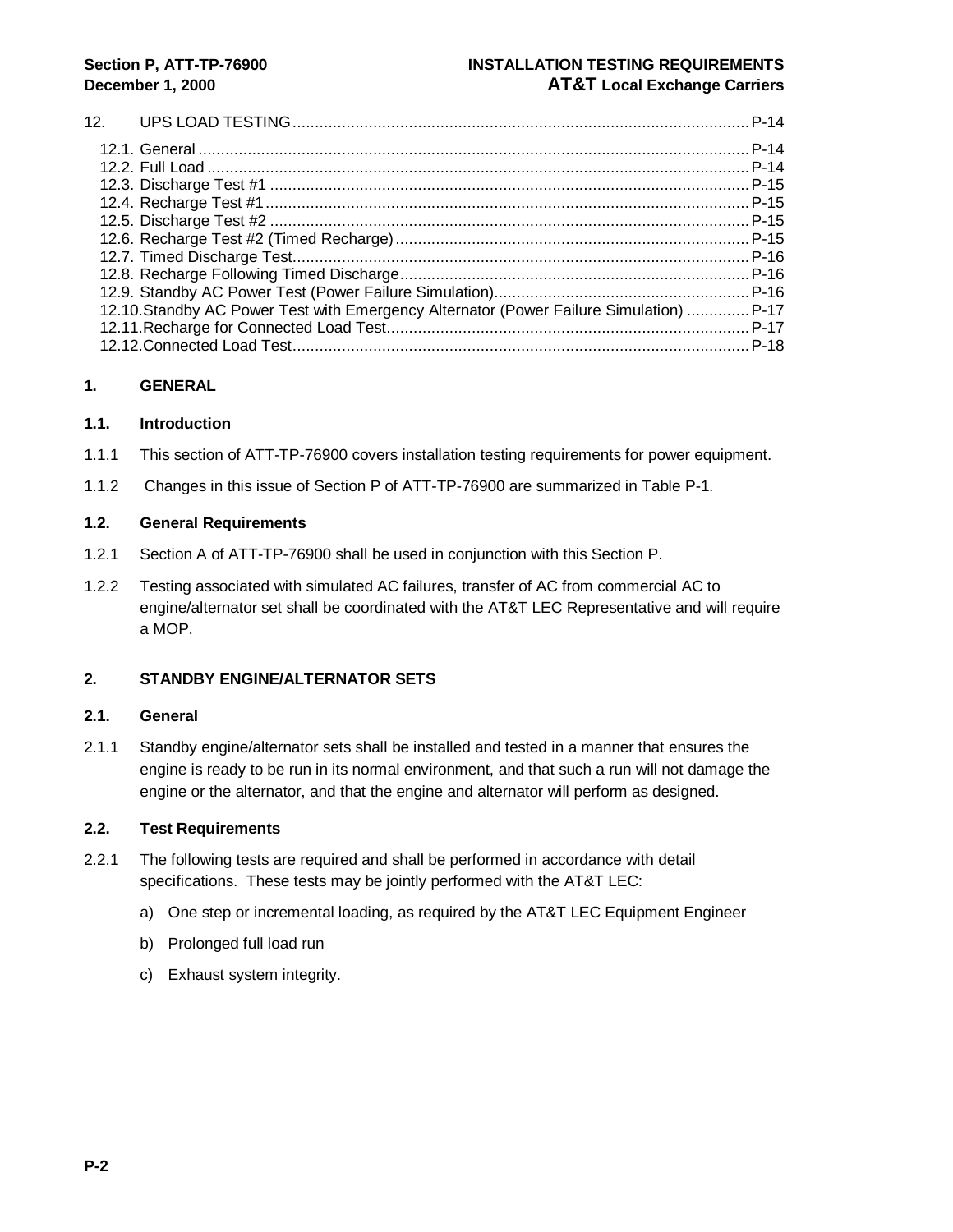# **INSTALLATION TESTING REQUIREMENTS Section P, ATT-TP-76900 AT&T Local Exchange Carriers December 1, 2000**

- 2.2.2 Tests shall be made on the engine to ensure that:
	- a) All belts are tight and free from defects
	- b) The engine/alternator oil is filled to the correct level
	- c) The engine/alternator oil is free of water and any other impurities
	- d) The engine/alternator coolant is free of oil and other impurities
	- e) The engine/alternator coolant is at the proper level
	- f) The engine/alternator does not have any oil, fuel or coolant leaks
	- g) The engine/alternator heater operates properly.
- 2.2.3 Tests shall be made on the engine/alternator to ensure that automatic engine shutdown will occur under each of the following conditions:
	- a) Local Emergency Stop switch is engaged
	- b) Remote Emergency Stop switch is engaged
	- c) Engine/alternator overspeed
	- d) Engine/alternator coolant high water temperature
	- e) Engine/alternator low oil pressure
	- f) Engine/alternator overcrank
	- g) Alternator voltage exceeds over voltage threshold
	- h) Alternator voltage does not meet under voltage threshold
	- i) Low engine/alternator coolant level.
- 2.2.4 The following safety devices shall be dynamically tested to ensure proper operation:
	- a) Engine/alternator low oil pressure switch
	- b) Engine/alternator overcrank control system
	- c) Engine/alternator coolant high water temperature sensor.
- 2.2.5 Tests shall be made on the engine/alternator start battery charger to ensure that the start battery is floating at the correct voltage.
- 2.2.6 Tests shall be made on the engine/alternator environment to ensure that:
	- a) The engine/alternator has adequate air flow for cooling and for combustion
	- b) Air intake louvers, if provided, operate correctly
	- c) Radiator exhaust louvers, if provided, operate correctly
	- d) Noise levels comply with local ordinances.
- 2.2.7 Tests shall be made on the engine/alternator alarms to ensure that all alarms are wired and tested to: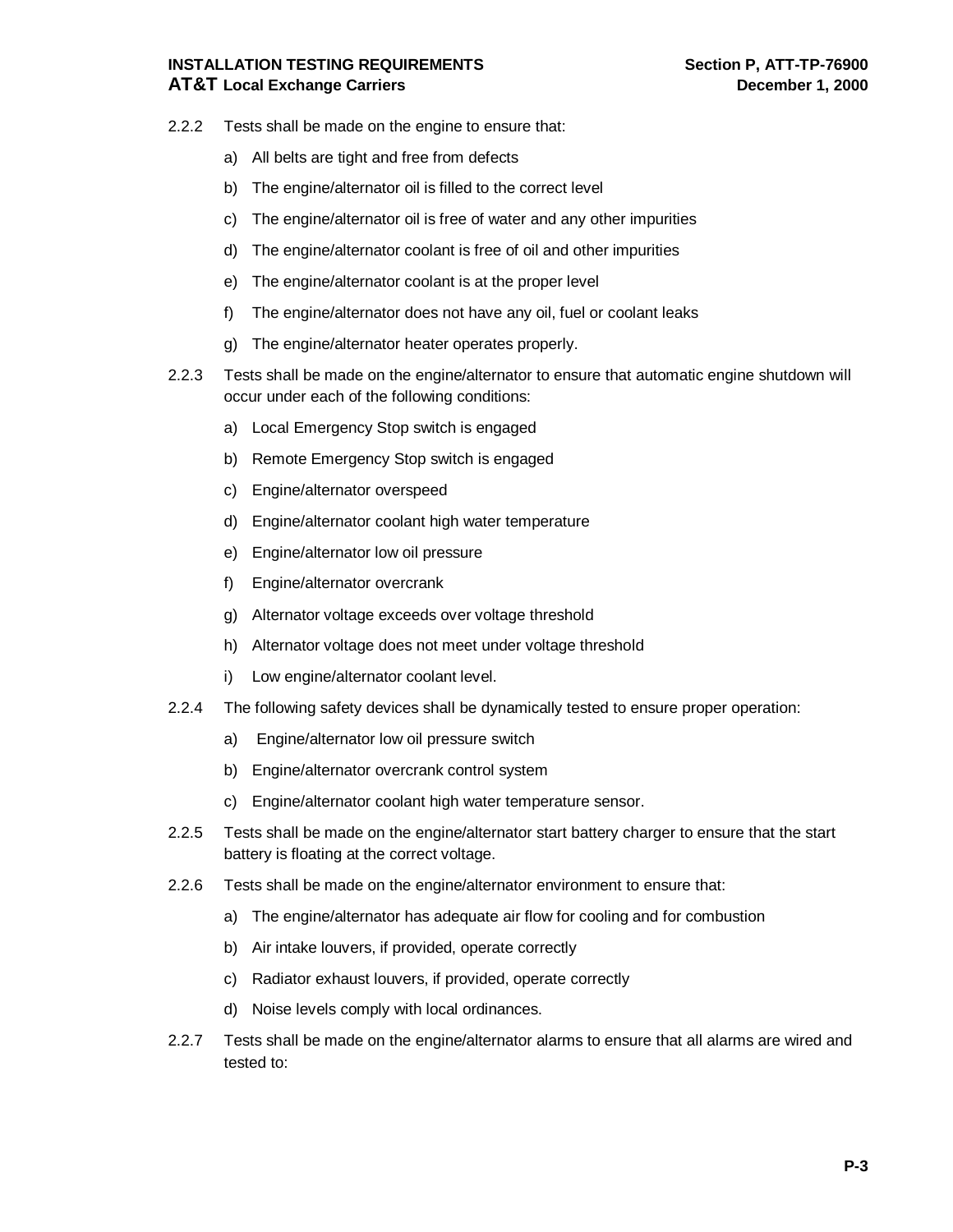- a) The local visual alarm indicator
- b) The local audible alarm enunciator
- c) The remote alarm panel
- d) The power monitor (when present)
- e) Alarm collection system (when present).
- 2.2.8 The engine/alternator alarms, as defined in BSP 801-601-900MP, Section I, shall be wired and tested to the remote alarm monitoring and surveillance center. These alarms may include some or all of the following:
	- a) Engine Run
	- b) Pre Low Oil Pressure
	- c) Pre High Temperature
	- d) High Temperature
	- e) Overspeed
	- f) Over Crank
	- g) Over/Under Voltage
	- h) Low temperature
	- i) Low Fuel
	- j) Switch Off Normal
	- k) Major Engine/alternator Fail
	- l) Minor (Summary Alarm)
	- m) Rectifier Fail (Start Battery Rectifier Fail)
	- n) Proper Operation
	- o) Power Fail (AC Commercial Power Failure).
- 2.2.9 Fuel supply systems shall be tested in a manner that ensures the system is ready to provide fuel to the engine/alternator and will not damage the engine/alternator or the alternator, and that the engine/alternator and alternator will perform as designed.
- 2.2.10 When a remote radiator has been deployed, the Installation Supplier shall ensure:
	- a) All belts are tight and free from defects
	- b) Proper fan rotation
	- c) Proper water flow
	- d) Air flow switch operates properly
	- e) Proper operation of the engine/alternator room exhaust fan.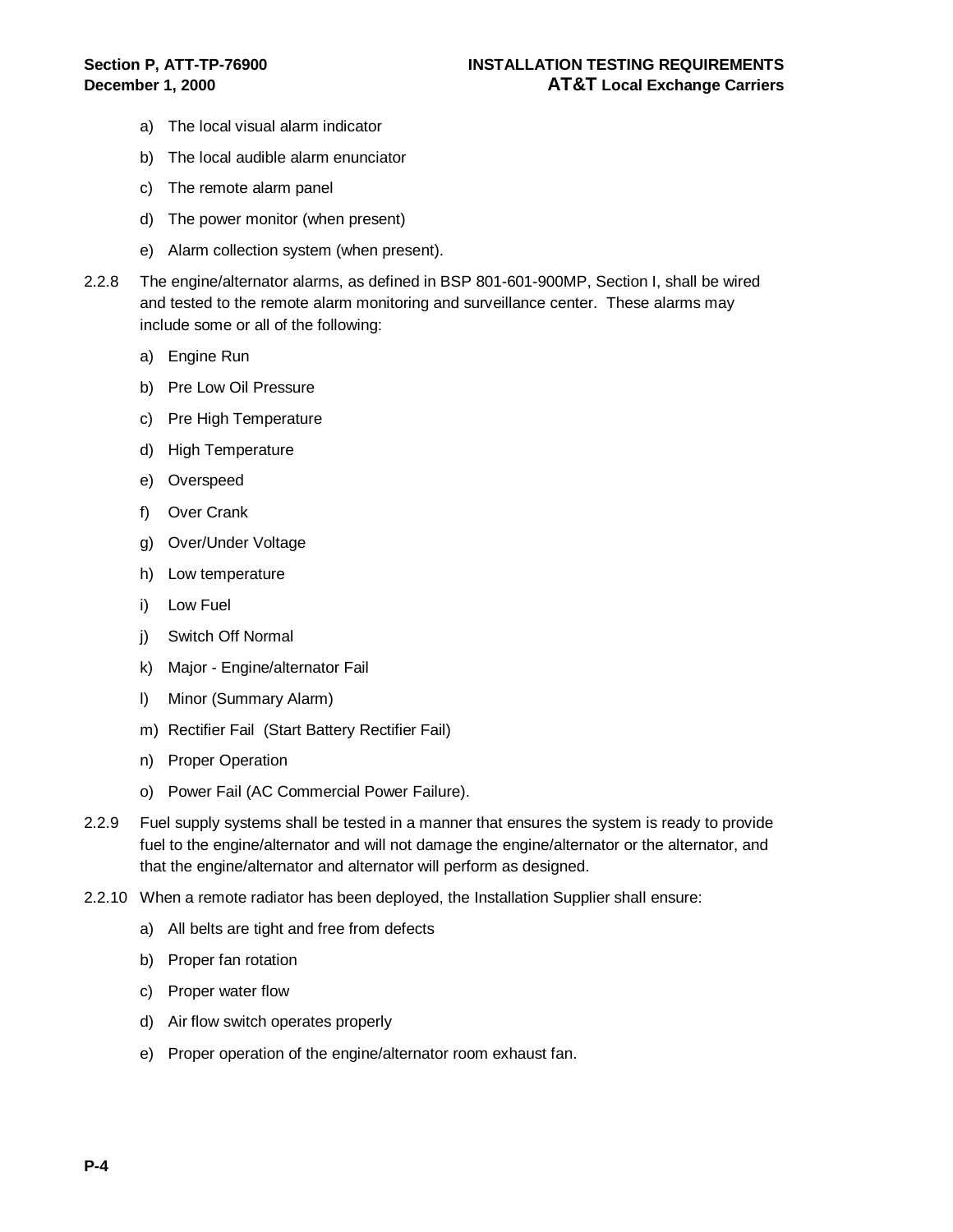#### **3. FUEL TANK**

#### **3.1. Primary Tank**

- 3.1.1 Tests shall be made on the engine/alternator fuel system primary tank to ensure that:
	- a) All fuel piping is free of leaks
	- b) The automatic fuel pumping system is of sufficient size and capacity to handle the engine/alternator at engineered capacity.

#### **3.2. Day Tank**

- 3.2.1 Tests shall be made on the diesel engine/alternator fuel system day tank to ensure that:
	- a) All fuel piping is free of leaks
	- b) The automatic fuel pumping system is of sufficient size and capacity to handle the engine/alternator at full load
	- c) Alarm systems operate properly
	- d) Transfer pump system operates properly.

#### **3.3. Fuel Monitoring System**

- 3.3.1 Tests shall be made on the fuel monitoring system to ensure that the system is programmed and operating properly.
- 3.3.2 The Installation Supplier shall ensure that the fuel monitoring system can be controlled from:
	- a) The front panel/keyboard
	- b) Remote access.
- 3.3.3 Test shall be made on the fuel monitoring system to ensure that major and minor alarms are transmitted to:
	- a) The local audible enunciator
	- b) The local visual alarm display unit
	- c) The power monitor (when present)
	- d) The alarm collection systems, and (when present)
	- e) The remote alarm monitoring and surveillance center.

#### **4. AUTOMATIC TRANSFER SWITCH**

#### **4.1. Test Requirements**

4.1.1 Tests shall be performed to ensure that the automatic transfer switch (ATS) is wired in such a manner as to have the phase rotation in the same direction when switched from commercial AC to engine/alternator AC.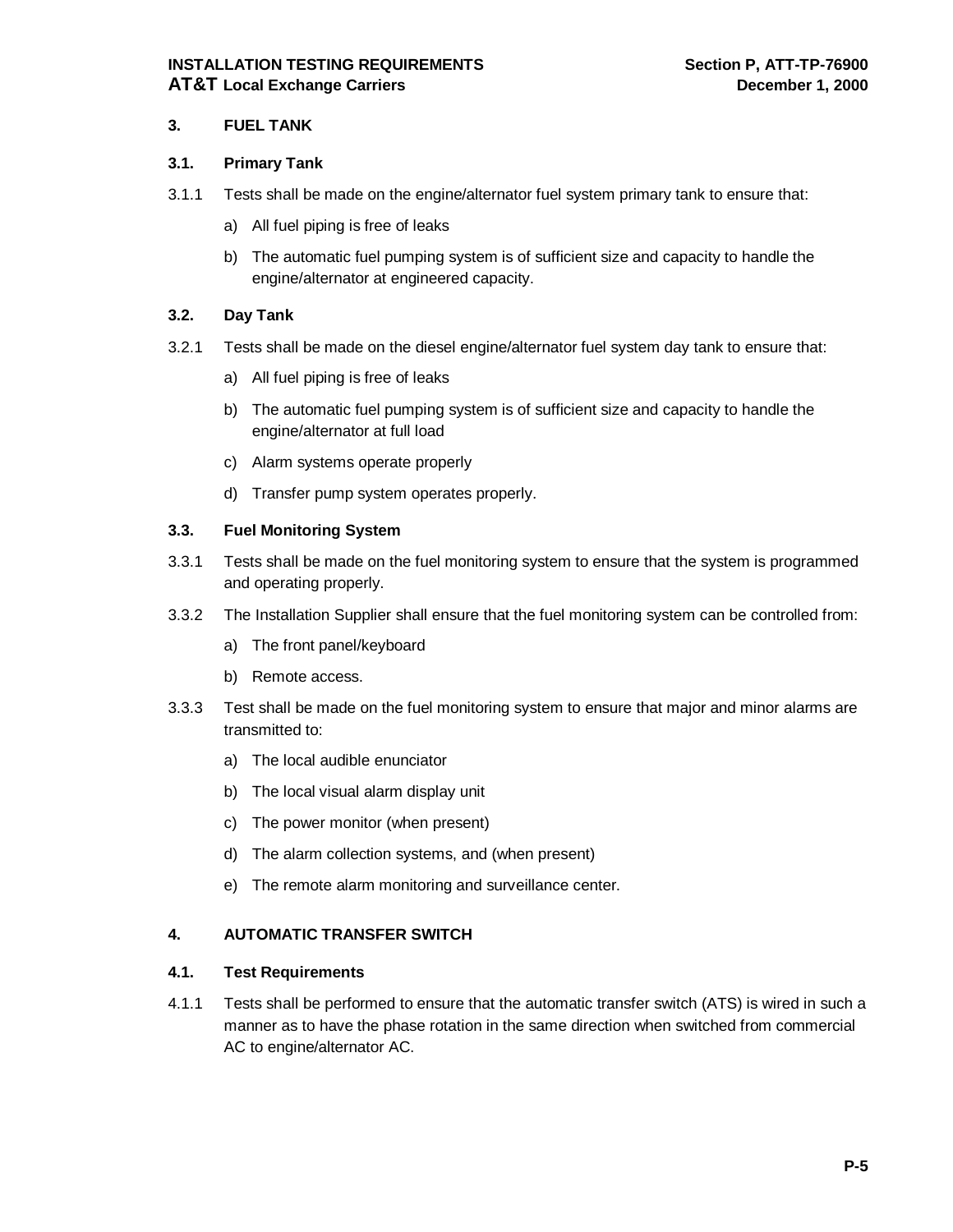- 4.1.2 Tests shall be run to ensure that all front panel lamps on the ATS operate properly according to the manufacturer's equipment manual.
- 4.1.3 Tests shall be run to ensure that all programs and timers are set in accordance with the detail specification.
- 4.1.4 Tests shall be run to ensure that the ATS will automatically, upon loss of commercial AC, start the engine/alternator and switch the AC load to the engine/alternator powered alternator.
- 4.1.5 Tests shall be performed to ensure that the ATS restores to normal setting upon detecting restoration of commercial AC.
- 4.1.6 The Installation Supplier shall ensure that, upon engine/alternator failure, the ATS will immediately retransfer to commercial AC, if available.

#### **5. POWER CONTROL AND DISTRIBUTION BAYS**

- 5.1.1 Tests shall be run to ensure that:
	- a) Each fuse position transmits a fuse alarm
	- b) Meters are calibrated correctly
	- c) Voltage sensing relays are adjusted correctly
	- d) Solid state monitors are adjusted properly
	- e) The high voltage shutdown feature will shut down all rectifiers that are providing current.
- 5.1.2 Power control and distribution bay alarms shall be tested to:
	- a) Operate the local visual and audible alarms
	- b) The power monitor where a monitor/microprocessor is available
	- c) Ensure alarms are received at the remote alarm monitoring and surveillance center. The alarms that shall be wired and tested are defined in BSP 801-601-900MP, Section I, and may include the following:
		- 1. High Voltage
		- 2. Low Voltage
		- 3. Low-Low Voltage
		- 4. Battery On Discharge
		- 5. Fuse
		- 6. Rectifier Fail
		- 7. Microprocessor Fail (if plant is equipped with a microprocessor)
		- 8. Major
		- 9. Minor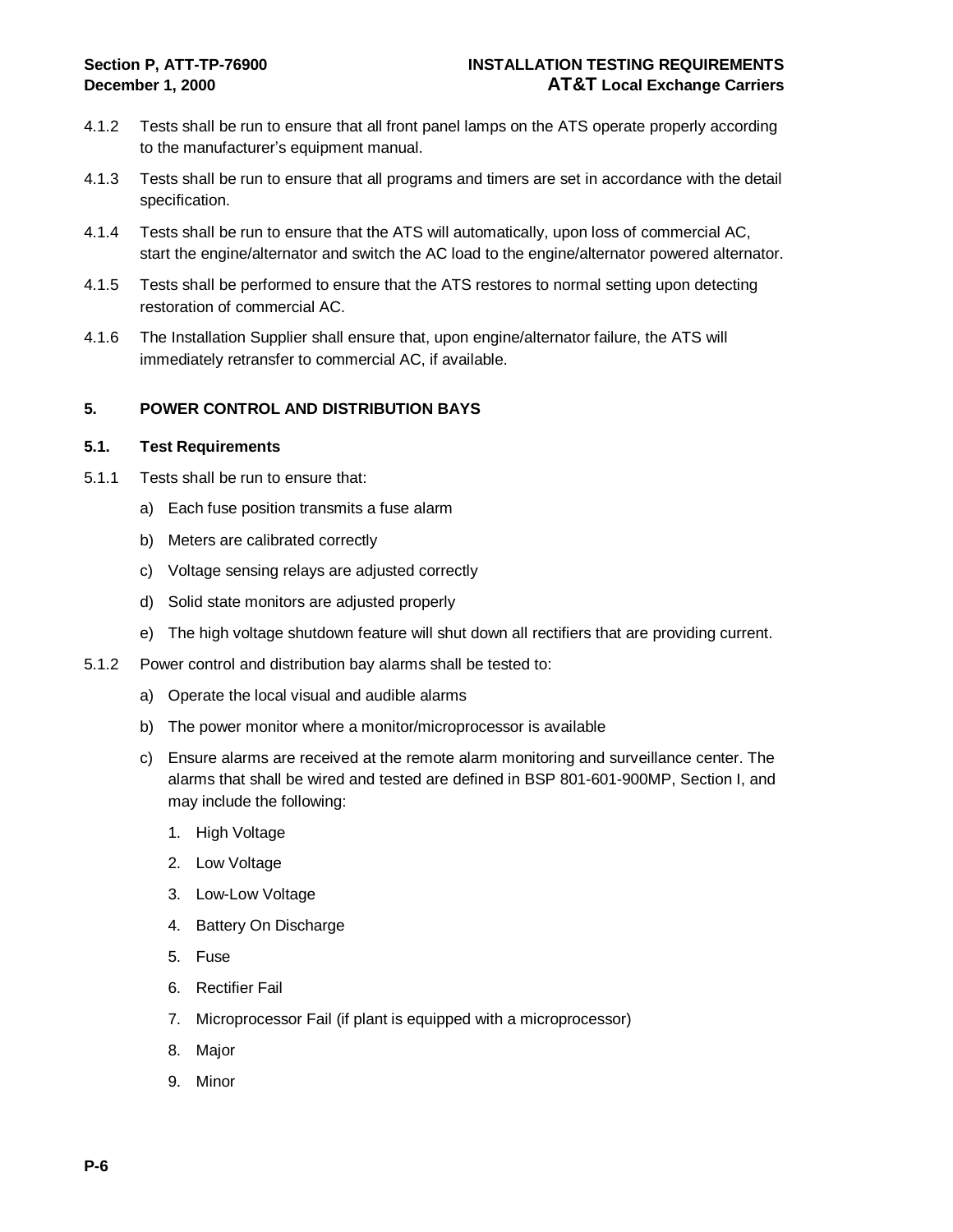### **INSTALLATION TESTING REQUIREMENTS Section P, ATT-TP-76900 AT&T Local Exchange Carriers December 1, 2000**

#### **6. RECTIFIERS**

- 6.1.1 General tests shall be performed on each rectifier to ensure that:
	- a) All meters are properly calibrated
	- b) Each rectifier current limits at 110% of rated load
	- c) Each rectifier will load share and pick up the appropriate portion of the load
	- d) The DC output current is free of AC ripple, in accordance with Table P-2
	- e) The Rectifier Fail alarm functions correctly (blown fuse powering control circuitry causes failure)
	- f) Each rectifier output voltage is adjusted correctly
	- g) An internal blown fuse prevents the rectifier from operating
	- h) The rectifier sequence control unit operates properly.
- 6.1.2 Tests associated with Shutdown and Restart shall be run on each rectifier to ensure that:
	- a) The internal high-voltage shutdown feature operates properly
	- b) The automatic restart feature operates properly
	- c) The external high-voltage shutdown feature operates properly
	- d) The rectifier automatic restart from the control bay operates properly.
- 6.1.3 Test associated with simulated commercial power failure and restore shall be run on each rectifier, by turning AC power off and on at the PDSC, to ensure that:
	- a) Each AC breaker turns off the rectifier as labeled
	- b) The unit's current "walk-in" feature operates properly
	- c) Upon removal of AC, the proper alarms are brought in
	- d) That upon restoration of AC power, all alarms are retired.
- 6.1.4 Test to ensure that each rectifier transmits alarms to:
	- a) The power plant (both visual and audible)
	- b) The microprocessor, if present
	- c) The remote alarm monitoring and surveillance center.
- 6.1.5 When a microprocessor unit is present, tests shall be performed to ensure that:
	- a) The rectifier output current is monitored
	- b) The microprocessor can turn the rectifiers on and/or off
	- c) The microprocessor unit (MPU) monitors the Rectifier Fail Alarm (RFA), as a supplemental and adjunct monitoring operation to the AT&T Alarm Network design. (I.e.,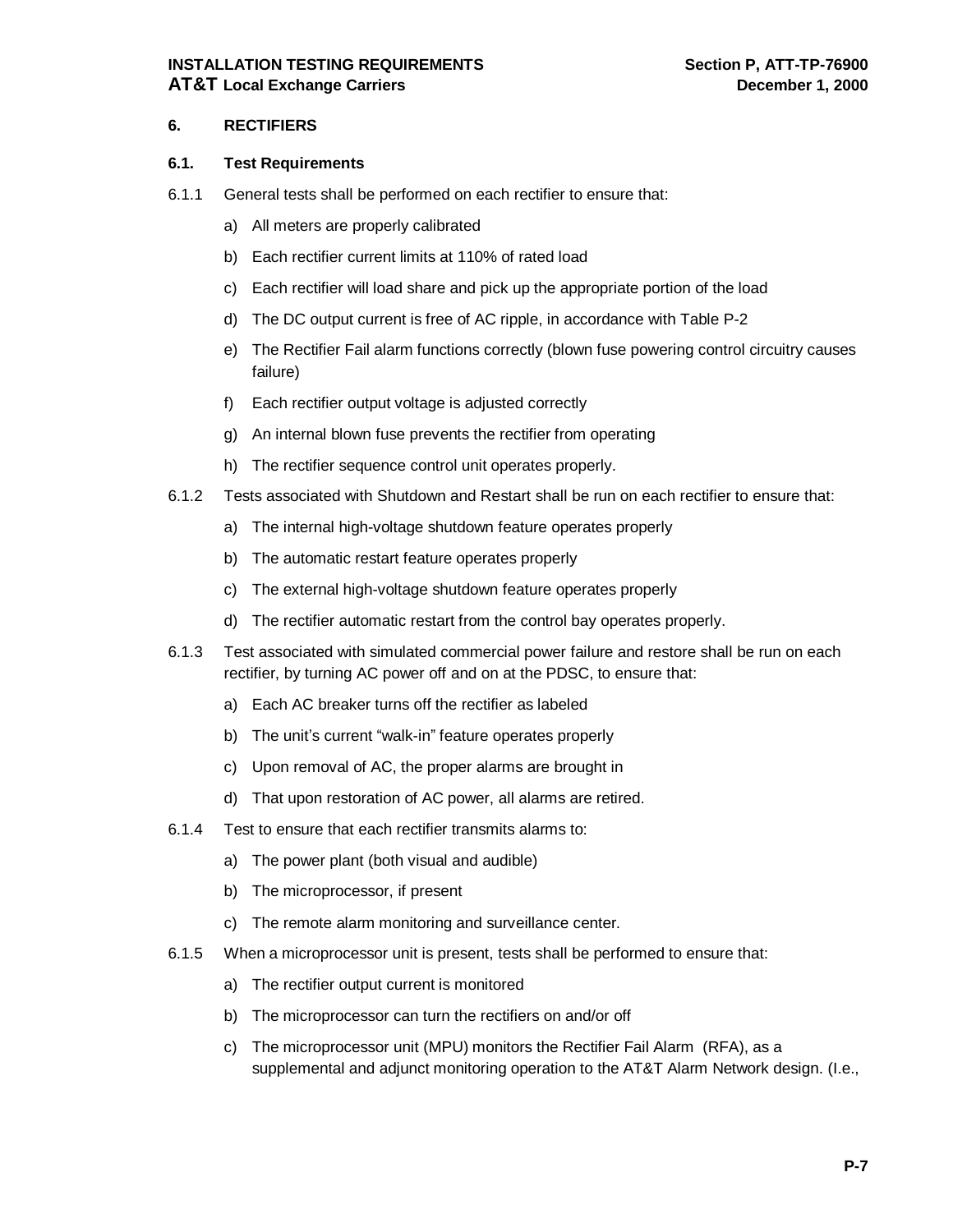the RFA shall be monitored directly by an approved alarm collection system and shall not be dependent upon the interactive operation of an intermediate mediation device, such as the MPU, to report a failure).

#### **7. BATTERIES**

#### **7.1. Test Requirements - Flooded Cells**

- 7.1.1 Test results for the following items shall be recorded on the Storage Battery Charge Report, per TP 76300MP:
	- a) Tests shall be made on the batteries prior to initial charge to record individual cell electrolyte specific gravity
	- b) Individual cell voltages after initial charge, but while still on charge
	- c) Individual cell electrolyte specific gravity
	- d) Individual cell inspection for the presence of crystals or other defects
	- e) Tests shall be made on the batteries to record the individual cell voltages 72 hours after initial charge while on float.
- 7.1.2 Test results shall be recorded on the Pressure Test Record, per TP 76300MP.
- 7.1.3 Tests shall be performed on the batteries during a discharge (simulated AC outage) to record (on the Test Record, per TP 76300MP):
	- a) Individual cell voltages during the discharge
	- b) Current output, on a per string basis, including existing strings, during a simulated AC outage
	- c) Current readings on each individual battery drop cable during a discharge.

#### **7.2. Test Requirements - VRLA**

- 7.2.1 Test results for the following items shall be recorded on the Storage Battery Charge Report, per TP 76300MP:
	- a) Tests shall be made on the batteries prior to initial charge to record individual battery conductance values
	- b) Individual battery voltages after initial charge, but while still on charge
	- c) Tests shall be made on the batteries to record the individual battery voltages 72 hours after initial charge while on float.
- 7.2.2 Tests shall be made on the batteries during a discharge (simulated AC outage) to record (on the Test Record, per TP 76300MP):
	- a) Individual battery voltages during the discharge
	- b) Current output, on a per string basis, including existing strings, during a simulated AC outage.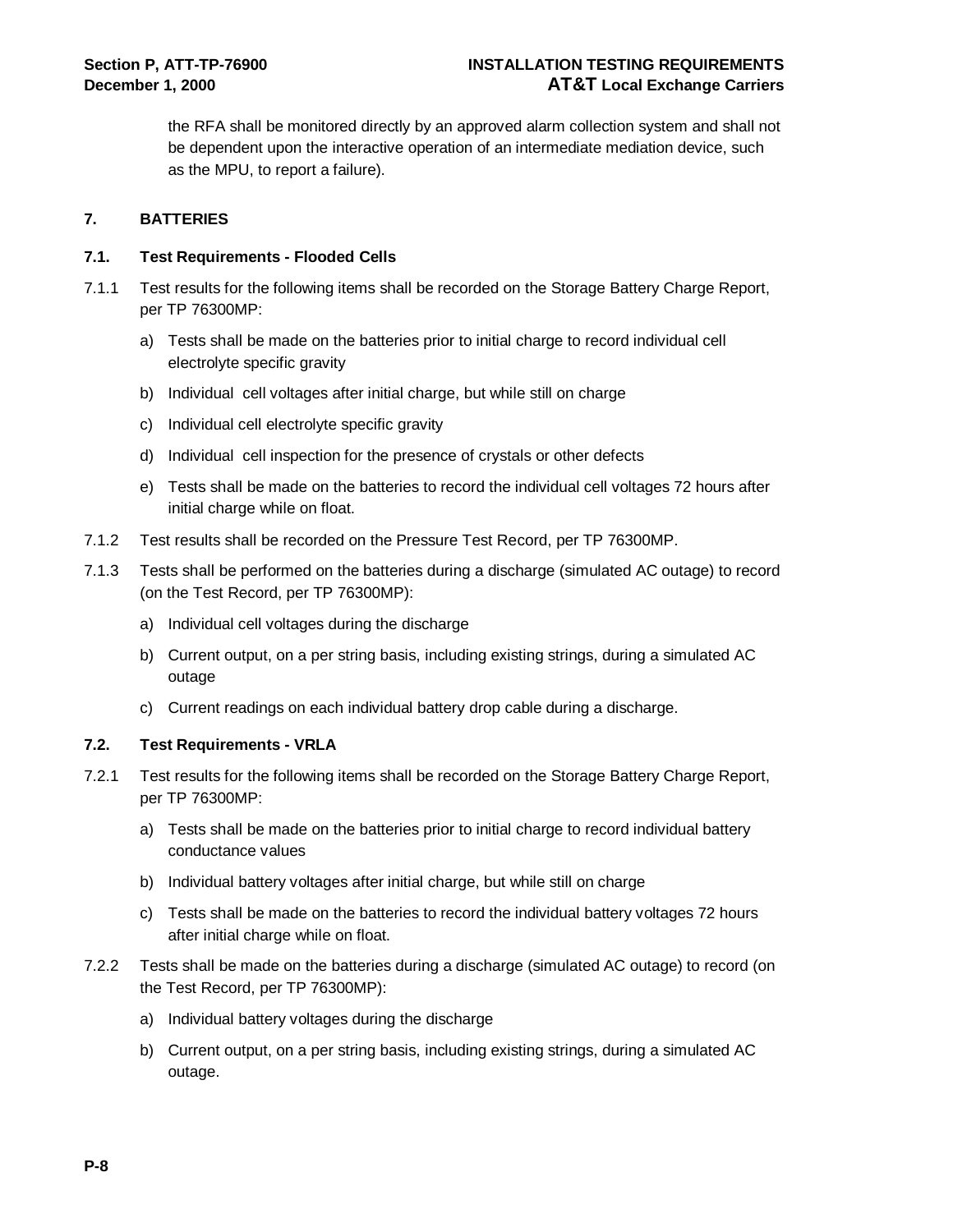# **INSTALLATION TESTING REQUIREMENTS Section P, ATT-TP-76900 AT&T Local Exchange Carriers December 1, 2000**

#### **8. MICROPROCESSOR CONTROLLER**

- 8.1.1 The Installation Supplier shall ensure that the microprocessor controller can be controlled from:
	- a) The front panel/keyboard
	- b) Remote access.
- 8.1.2 The Installation Supplier shall ensure that, when the microprocessor fails, it transmits a Microprocessor Fail alarm.
- 8.1.3 If a sequence control is provided, the Installation Supplier shall ensure that the sequence control will function during an engine/alternator run, with failed or simulated failed, commercial AC.
- 8.1.4 If an efficiency routine function is provided, the Installation Supplier shall ensure that it works correctly and turns off excess rectifiers.
- 8.1.5 Tests shall be performed to ensure that the microprocessor controller/remote monitor will retain a history of alarms and drains.
- 8.1.6 The Installation Supplier shall ensure that the microprocessor controller/remote monitor:
	- a) Measures plant voltages correctly
	- b) Measures plant currents correctly
	- c) Monitors Critical, Major and Minor Plant alarms
	- d) Measures the voltage of the battery temperature reference (TR) cells correctly
	- e) Measures the temperature of the battery TR cells correctly
	- f) Monitors individual alarms from each rectifier
	- g) Measures current from each individual rectifier correctly
	- h) Monitors individual alarms from each converter
	- i) Measures current from each individual converter correctly
	- j) Measures current from each individual discharge circuit correctly
	- k) Measures the voltage of the commercial AC correctly.
- 8.1.7 Tests shall be performed to ensure that the microprocessor controller/remote monitor monitors the following engine/alternator alarms:
	- a) Major Alarms
	- b) Minor Alarms
	- c) Proper Operation Indication
	- d) Engine Running Indicator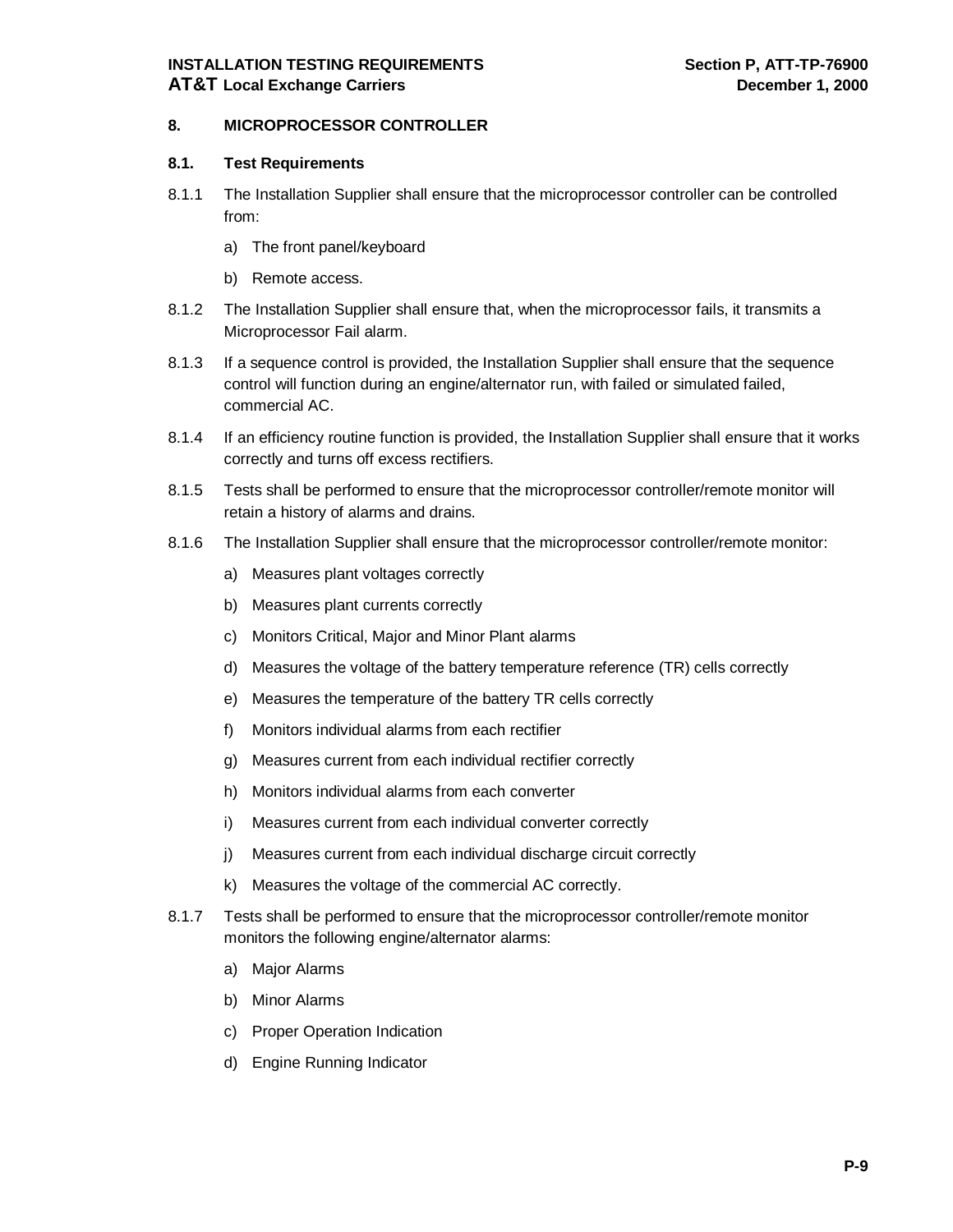- e) Engine Fail Indicator.
- 8.1.8 Tests shall be performed to ensure that the microprocessor controller monitors the following engine/alternator set conditions:
	- a) AC load in kW
	- b) Output voltage
	- c) Output current
	- d) Temperature.

#### **9. CONVERTER PLANTS**

#### **9.1. Test Requirements**

- 9.1.1 Tests shall be performed on each converter plant to ensure that:
	- a) The High Voltage shutdown feature operates properly
	- b) All meters are calibrated
	- c) The output voltage is adjusted within the limits set by the manufacturer
	- d) The output current limits are set
	- e) Each converter will operate at full rated capacity.
- 9.1.2 Tests shall be made on the converter plant to ensure that major and minor alarms, as defined in BSP 801-601-900MP, Section I, are transmitted to:
	- a) The local audible enunciator
	- b) The local visual alarm display unit
	- c) The power monitor (when present)
	- d) The alarm collection systems, and (when present)
	- e) The remote alarm monitoring and surveillance center.

#### **10. INVERTERS**

- 10.1.1 Tests shall be performed on each inverter to ensure that:
	- a) All meters are calibrated
	- b) The output voltage is correct
	- c) Each inverter will operate at full rated capacity
	- d) Internal static bypass functions properly
	- e) Maintenance bypass functions properly.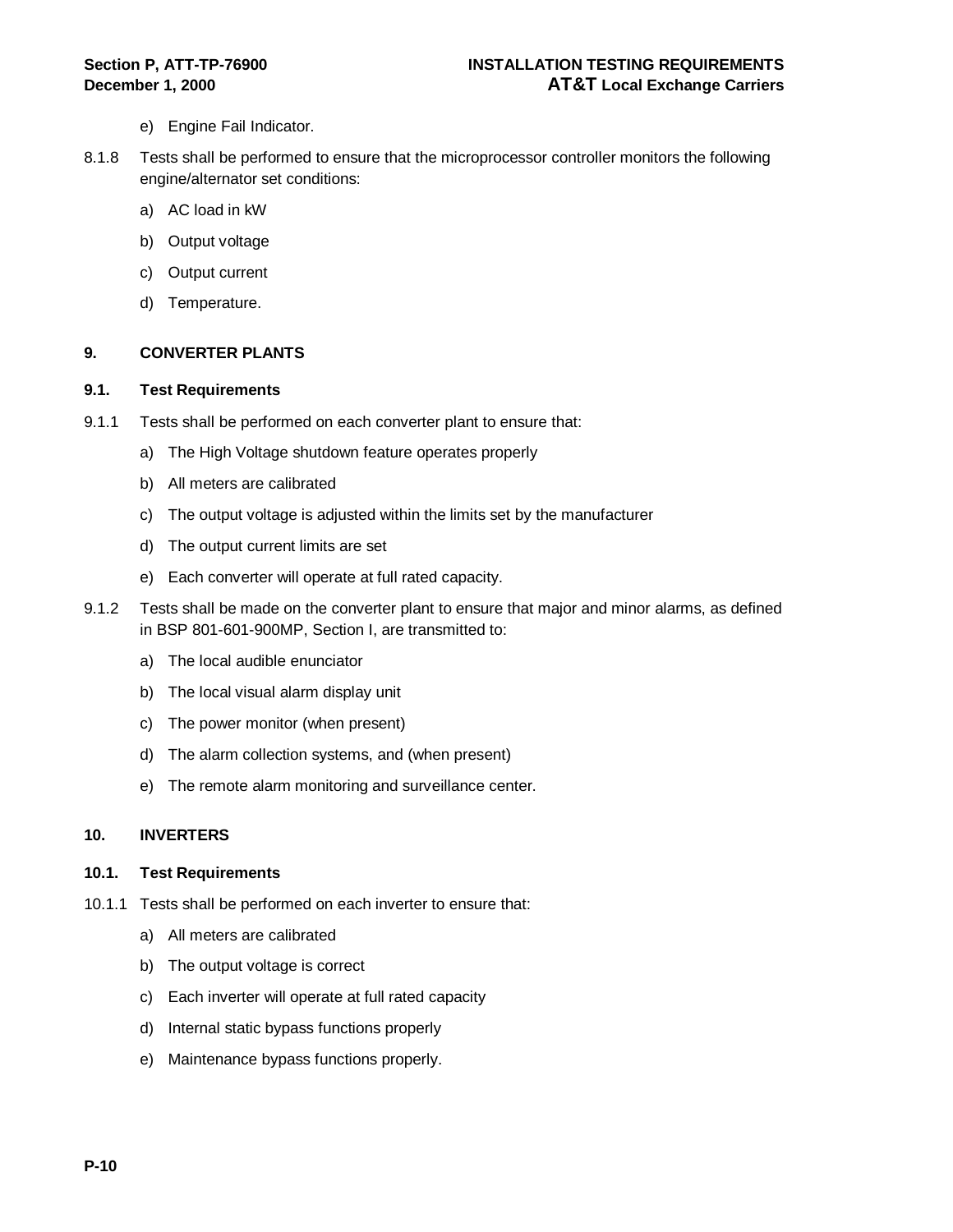# **INSTALLATION TESTING REQUIREMENTS Section P, ATT-TP-76900 AT&T Local Exchange Carriers December 1, 2000**

- 10.1.2 Tests shall be performed on each inverter plant to ensure that all alarms are tested to:
	- a) Operate the local visual and audible alarms
	- b) The power monitor where a monitor/microprocessor controller is available
	- c) Ensure alarms are received at the remote alarm monitoring and surveillance center. The following alarms, as provided, need to be tested:
		- 1. Fuse
		- 2. Inverter Failure
		- 3. Inverter On Bypass
		- 4. Bypass Unavailable
		- 5. Major
		- 6. Minor.

#### **11. UNINTERRUPTIBLE POWER SYSTEMS**

- 11.1.1 Tests shall be performed on each UPS to ensure that:
	- a) All meters are calibrated
	- b) All cable connections are tight and torqued, if required
	- c) Battery float voltage is correct
	- d) The output voltage is correct
	- e) The output current limits are set
	- f) The UPS will operate at full rated capacity
	- g) Internal static bypass functions properly
	- h) Maintenance bypass functions properly
	- i) Overcurrent protection devices; correct type and capacity, transmit appropriate alarms and connections tight
	- j) Spare circuit packs tested and fuses provided.
- 11.1.2 Tests shall be performed on each UPS to ensure that all alarms are tested to Alarms:
	- a) Operate the local visual and audible alarms
	- b) The power monitor where a monitor/microprocessor controller is available
	- c) Ensure alarms , as defined in BSP 801-601-900MP, Section I, are received at the remote alarm monitoring and surveillance center The following alarms, as provided, need to be tested:
		- 1. UPS Normal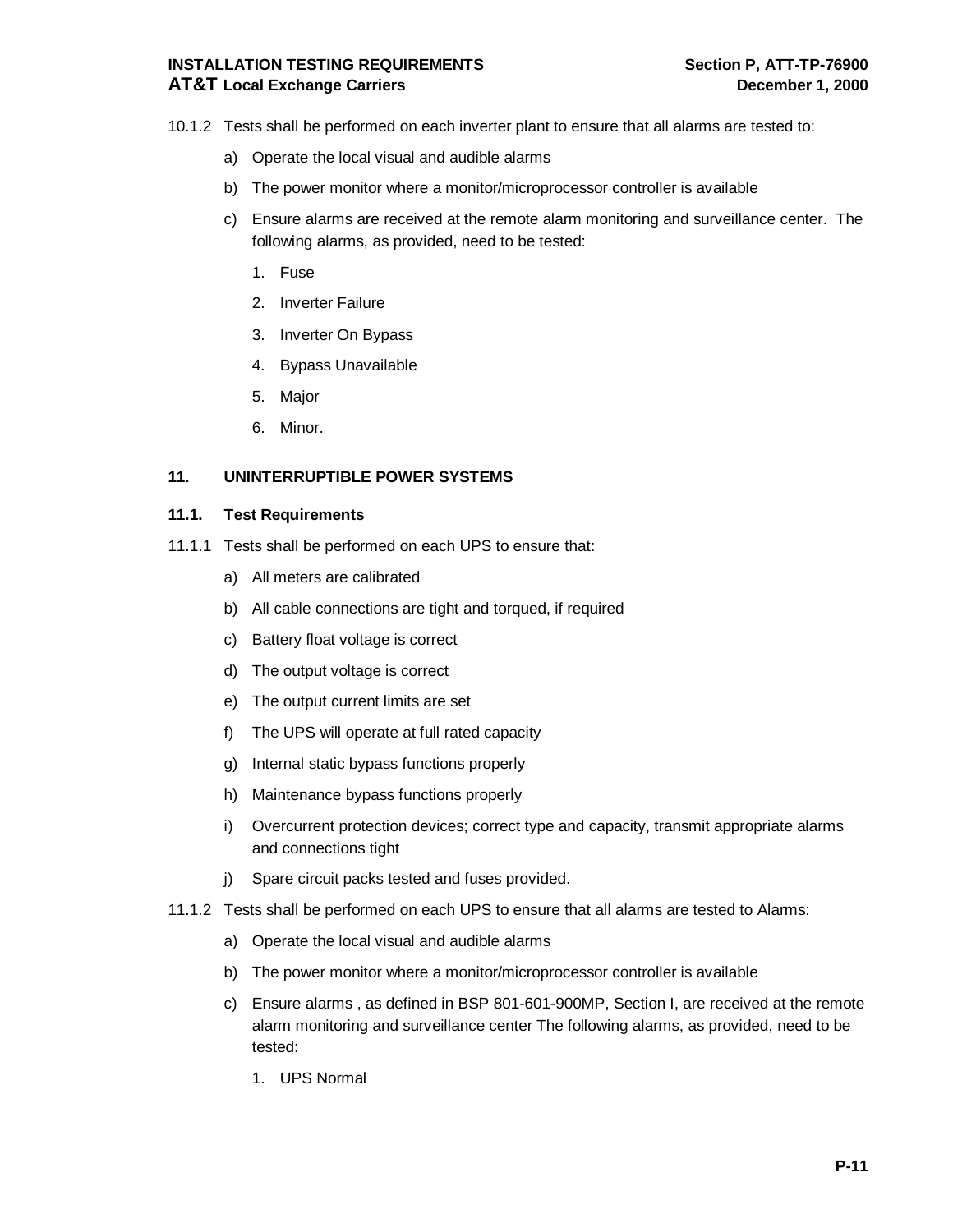- 2. UPS on Bypass
- 3. UPS on Battery
- 4. Summary Alarm (internal UPS alarms).

#### **11.2. Batteries**

11.2.1 UPS batteries shall be tested in accordance with this Section P and the technology deployed.

#### **11.3. Initial Startup**

- 11.3.1 It is the responsibility of the UPS manufacturer's field engineering staff to perform the initial start-up procedure, to ensure that it is properly and completely performed. This responsibility, when exercised, initiates warranty coverage for the hardwired UPS. The field engineer conducting the start-up procedure shall also completely fill out Start-Up Data Sheets (manufacturer provided), documenting all readings, adjustments and site-specific programming of the UPS. A copy of the completed Start-Up Data Sheet shall remain with the unit.
- 11.3.2 Environmental checks shall be conducted to confirm adequate cooling or ventilation for the system, including auxiliary cabinets and power conditioning/distribution units, that the unit and surrounding area is free of debris and foreign material, and that adequate space and illumination exists for servicing the equipment.
- 11.3.3 The UPS and all auxiliary cabinets, including power conditioning/distribution units, shall be inspected prior to power-up to verify the installation, integrity and routing of all power cables. Connections made by the factory as well as installer/contractor-connected terminations, shall be verified tight and properly marked.
- 11.3.4 Wiring and ribbon cable shall be inspected to ensure that:
	- a) All points of incidental pressure are completely protected from sharp edges of the cabinet system, knockouts and pass-through openings
	- b) Bending radius is in compliance with TP 76300MP
	- c) All connections are tight, that routing is in accordance with the drawings
	- d) No strain or stress is placed upon it by any power conductor
	- e) No other internal condition exists that may result in physical damage to the cable.
- 11.3.5 The following shall be verified to be within manufacturer's defined tolerance. All measurements shall be recorded on the Start-Up Data Sheet.
	- a) Line-to-line and line-to neutral input AC voltages input frequency, currents and phase rotation.
	- b) Battery Input DC voltage and polarity.
	- c) Optional Bypass Input AC voltages, frequency, current and phase rotation.
- 11.3.6 All field-adjustable UPS parameters shall be verified to be correct for the installation, and values recorded on the Start-Up Data Sheet.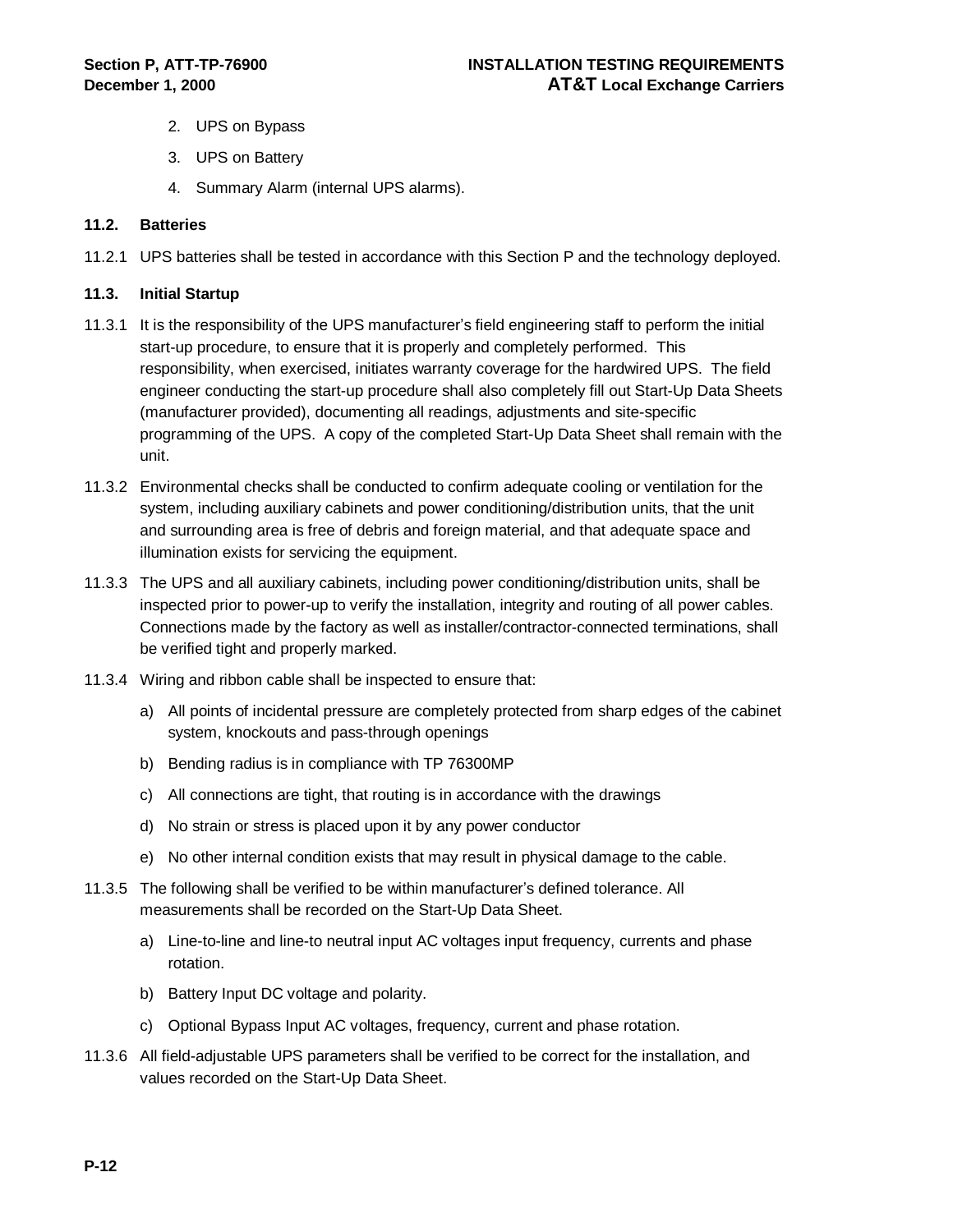# **INSTALLATION TESTING REQUIREMENTS Section P, ATT-TP-76900 AT&T Local Exchange Carriers December 1, 2000**

- 11.3.7 Battery charger voltage shall be adjusted to 2.27 volts (+/- 1%) per cell for VRLA batteries, or 2.17 volts (+/- 1%) per cell for flooded batteries, based on the type and manufacturer of batteries, the quantity in each string, the battery temperature, mode of operation, and the version of charger. Values shall be recorded on Start-Up Data Sheet.
- 11.3.8 Inverter AC voltages line-to-line and line-to neutral, input frequency, and phase rotation shall be measured and verified within tolerance. All measurements shall be recorded on the Start-Up Data Sheet.
- 11.3.9 All operating modes of the UPS (normal mode, battery supplying load, load on bypass, etc.) shall be tested for proper operation. Transfer from any mode to any other mode shall be monitored to confirm that ac voltage to the load remains uninterrupted. All measurements shall be recorded on the Start-Up Data Sheet.
- 11.3.10 All measurements provided by the UPS shall be reviewed for accuracy and calibrated as necessary. Final calibration values shall be recorded on the Start-Up Data Sheet.
- 11.3.11 The UPS shall be inspected to verify that all Class A and AC product changes have been applied and recorded on the Start-Up Data Sheet.

### **11.4. Distribution**

- 11.4.1 Power conditioning/distribution units, shall be inspected prior to power-up to verify the installation, integrity and routing of all power conductors. Connections made by the factory as well as installer/contractor-connected terminations, shall be verified tight and properly marked.
- 11.4.2 Wiring shall be inspected to ensure that:
	- a) Bending radius is in compliance with TP 76300MP
	- b) All points of incidental pressure are completely protected from sharp edges of the cabinet system, knockouts and pass-through openings.
- 11.4.3 Line-to-line and line-to neutral output AC voltage output frequency, currents and phase rotation shall be measured and verified within tolerance.
- 11.4.4 The neutral bus shall be inspected in all distribution panels to ensure that neutral-ground bond screws or jumpers provided generically have been removed.
- 11.4.5 If the power conditioning/distribution units contain step-down or isolation transformers, the Installation Supplier shall verify the installation of a proper bonding jumper and grounding electrode conductor.

# **11.5. Grounding**

- 11.5.1 The UPS cabinet(s) shall be checked for grounding in accordance with Section H of TP 76300MP.
- 11.5.2 A visual inspection of the AC neutral will be conducted in the UPS system to ensure that it is not grounded at the load-end of the circuit. Bonding jumpers shall be installed in accordance with the National Electric Code.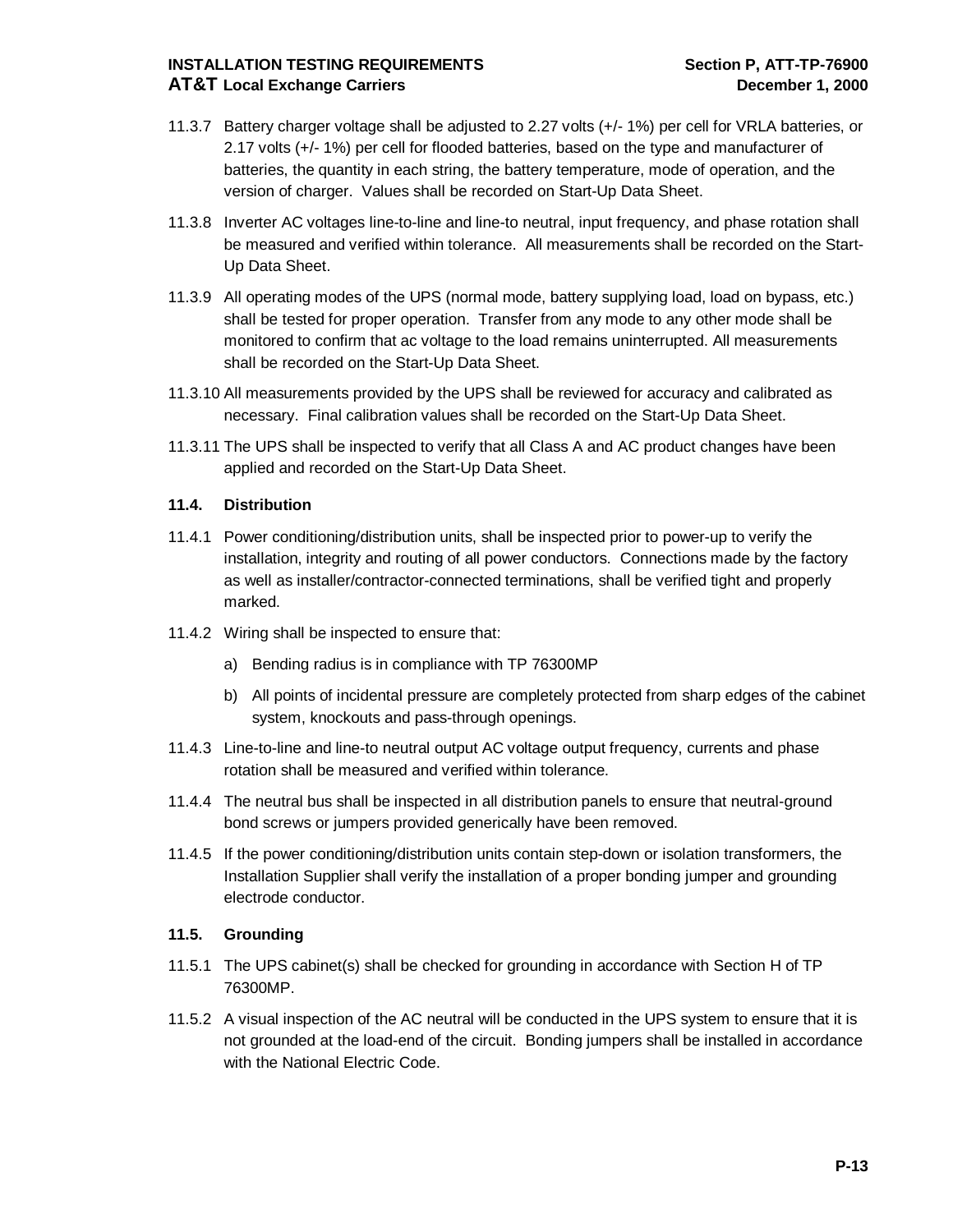11.5.3 The grounding conductors shall be tested to ensure that no current is present on these conductors.

#### **11.6. Emergency Shutdown**

- 11.6.1 The local Emergency Power Off (EPO) shall be tested to ensure that the input and output circuit breakers are tripped open and the battery cabinet breaker trips open in the UPS unit.
- 11.6.2 The Remote Emergency Power Off (REPO), where provided, shall be tested to ensure that the input and output circuit breakers are tripped open and the battery cabinet breaker trips open in the UPS unit.

#### **11.7. Alarms**

- 11.7.1 The alarms that shall be wired and tested are defined in BSP 801-601-900MP, section I, and may include some or all of the following:
	- a) Load on Bypass
	- b) Overload
	- c) Over Temperature
	- d) UPS on Battery
	- e) Battery Low Voltage
	- f) Summary Alarm.

These alarms shall be monitored during all testing stages; shall have an audible tone and a visual indication; and shall be received at the remote alarm monitoring surveillance center.

#### **12. UPS LOAD TESTING**

#### **12.1. General**

12.1.1 The following tests may be performed jointly with the AT&T LEC Representative. All measurements shall be recorded on the Start-Up Data Sheet provided by the manufacturer.

#### **12.2. Full Load**

- 12.2.1 Test conditions for a full load test:
	- a) Commercial AC power present at the UPS input terminals and the UPS in the normal condition
	- b) Test readings shall consist of voltage and current measurements on all input phases and the frequency measurement
	- c) Rectifier and inverter measurements shall be recorded: inverter output AC voltage and current, frequency, rectifier output voltage and current, and individual cell readings on the batteries
	- d) All readings to remain within engineered tolerances for the duration of the test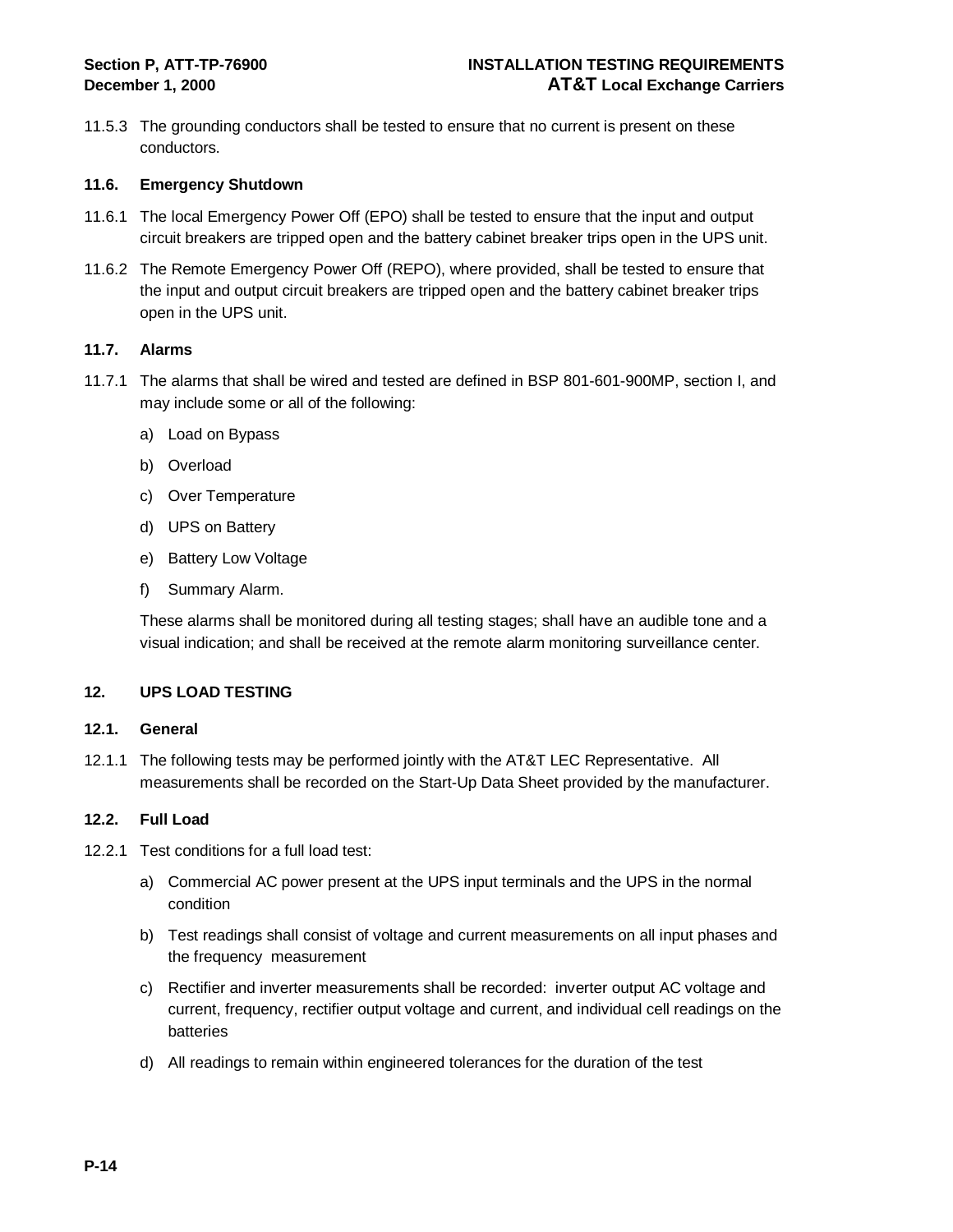e) Test duration is 24 hours.

#### **12.3. Discharge Test #1**

- 12.3.1 Test conditions for Discharge Test #1:
	- a) UPS in normal configuration, with no commercial power present at the UPS input leads
	- b) Test readings shall consist of measurements of the battery output voltage and current
	- c) Inverter measurements; output AC voltage and current, and frequency including waveform
	- d) Test duration per AT&T LEC Equipment Engineer's specification
	- e) All readings to remain within engineered tolerances for the rated output elapsed time without low voltage disconnect.

#### **12.4. Recharge Test #1**

- 12.4.1 Test conditions for Recharge #1 Test:
	- a) UPS configuration normal with commercial power restored
	- b) Test readings shall consist of measurements of the input and output AC voltage and current, and frequency
	- c) Rectifier and inverter measurements shall be recorded; inverter output AC voltage and current, frequency, rectifier output voltage and current, and individual cell/battery voltage readings on the batteries
	- d) Duration of test, as required to restore the battery strings to full charge
	- e) All readings to remain within engineered tolerances for the duration of the test.

#### **12.5. Discharge Test #2**

- 12.5.1 Test conditions for Discharge Test #2:
	- a) UPS in normal configuration, with no commercial power present at the UPS input leads
	- b) Test readings will consist of measurements of the battery output voltage and current
	- c) Inverter measurements; output AC voltage and current, and frequency including waveform
	- d) Test duration per AT&T LEC Equipment Engineer's specification
	- e) All readings to remain within specification within the rated output elapsed time without low voltage disconnect.

#### **12.6. Recharge Test #2 (Timed Recharge)**

- 12.6.1 Test conditions for Recharge #2 Test:
	- a) UPS configuration normal with commercial power restored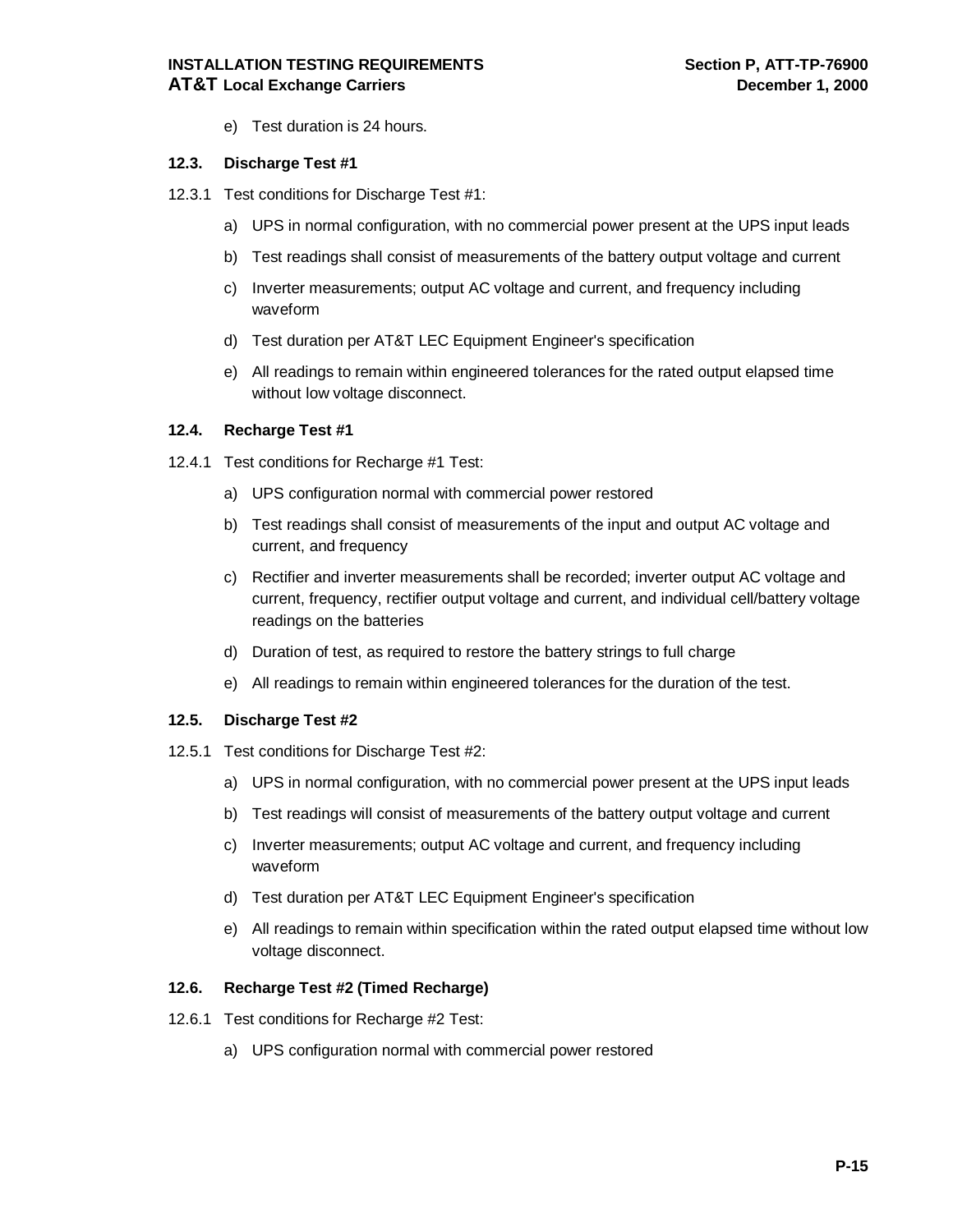- b) Test readings shall consist of measurements of the input and output AC voltage and current, and frequency
- c) Rectifier and inverter measurements will be recorded; inverter output AC voltage and current, frequency, rectifier output voltage and current, and individual cell readings on the batteries
- d) Duration of test (ten times the discharge duration), to recharge the battery strings to full charge
- e) All readings to remain within specifications for the duration of the test
- f) Continued operation at rated output within engineered tolerances for elapsed time without component/system failure.

#### **12.7. Timed Discharge Test**

- 12.7.1 Test conditions for Timed Discharge Test:
	- a) UPS in normal configuration, with no commercial power present at the UPS input leads
	- b) Test readings will consist of measurements of the battery output voltage and current
	- c) Inverter measurements; output AC voltage and current, and frequency including waveform
	- d) Test duration per AT&T LEC Equipment Engineer's specification or low voltage shutdown
	- e) All readings to remain within engineered tolerances within the rated output elapsed time without low voltage disconnect. Discharge duration must be 95 percent of the AT&T LEC Equipment Engineer's specification.

#### **12.8. Recharge Following Timed Discharge**

- 12.8.1 Test conditions for Recharge Following Timed Discharge:
	- a) UPS configuration normal with commercial power restored
	- b) Test readings will consist of measurements of the Input and output AC voltage and current, and frequency
	- c) Rectifier and inverter measurements will be recorded; inverter output AC voltage and current, frequency, rectifier output voltage and current, and individual cell readings on the batteries
	- d) Duration of test, as required to recharge the battery strings to full charge
	- e) All readings to remain within engineered tolerances for the duration of the test
	- f) Continued operation at rated output within engineered tolerances for elapsed time without component/system failure.

#### **12.9. Standby AC Power Test (Power Failure Simulation)**

12.9.1 Test condition for Standby AC Power Test: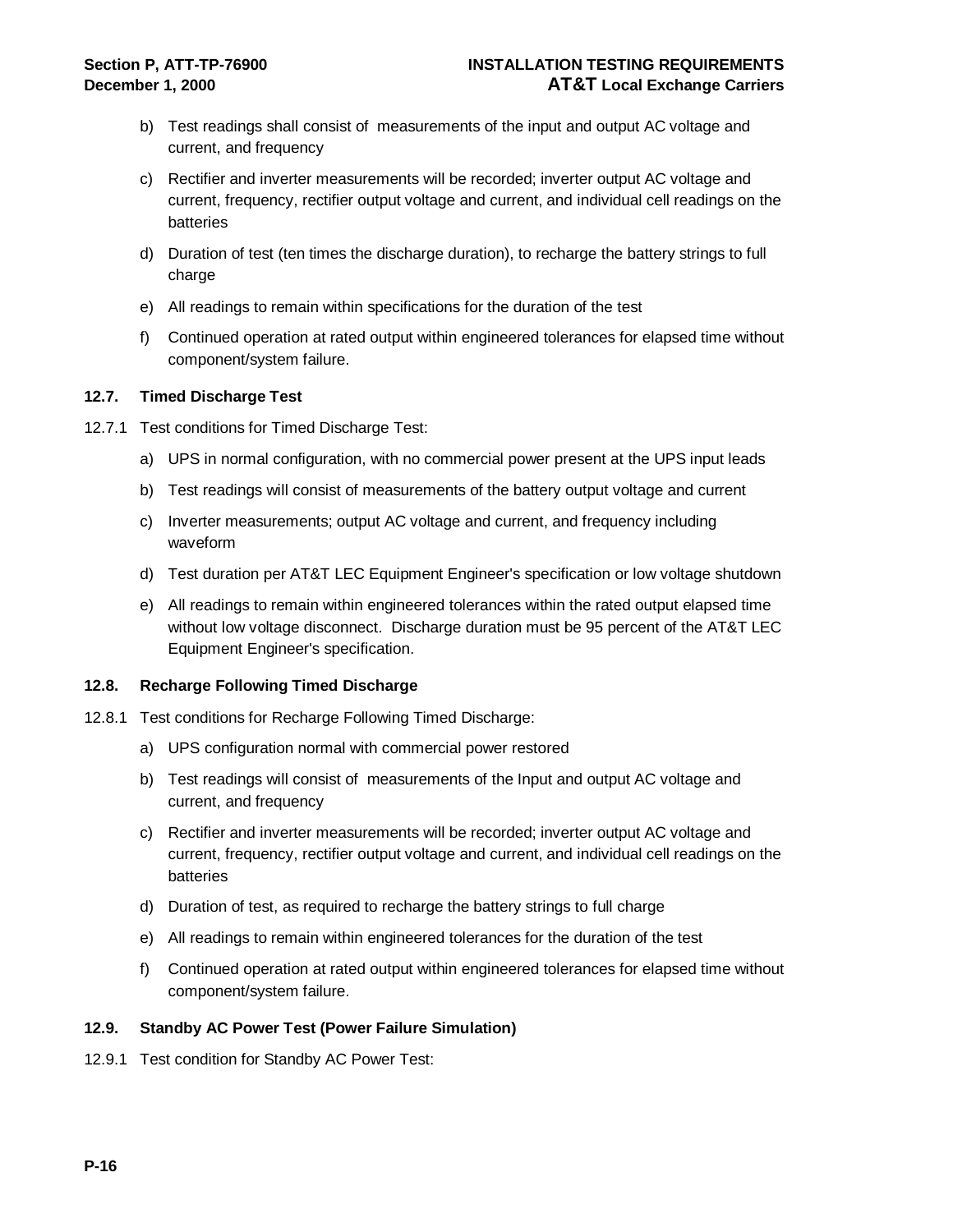# **INSTALLATION TESTING REQUIREMENTS** Section P, ATT-TP-76900 **AT&T Local Exchange Carriers December 1, 2000**

- a) Initial condition UPS in the normal configuration with commercial AC, batteries at full charge
- b) Test readings will comprise measurements of the battery output voltage and current
- c) Inverter measurements; output AC voltage and current, and frequency including waveform, kW output, engineered minutes and actual minutes of operation
- d) UPS to provide AC power for engineered duration with full load connected
- e) The UPS is to transfer the load to bypass with no interruption when the batteries have been depleted.

#### **12.10. Standby AC Power Test with Emergency Alternator (Power Failure Simulation)**

- 12.10.1 Test condition for Standby AC Power Test:
	- a) UPS in the normal configuration with commercial AC power
	- b) Record measurements of the battery output voltage and current
	- c) Inverter measurements; output AC voltage and current, and frequency including waveform, kW output, engineered minutes and actual minutes of operation
	- d) Test sequence shall include the following:
		- 1. Static UPS transfer
		- 2. Maintenance bypass UPS transfer
		- 3. Loss of commercial AC power
		- 4. Start emergency alternator, energize emergency AC bus, transfer telephone power and other critical loads to emergency AC source
		- 5. Operate on emergency power to verify UPS acceptance of power source, including recharge and return to normal configuration
		- 6. Static UPS transfer emergency power conditions
		- 7. Maintenance bypass UPS transfer emergency power
		- 8. Restore commercial AC power to main house service board and monitor retransfer of UPS
	- e) UPS to provide AC power for engineered duration with full load connected.

#### **12.11. Recharge for Connected Load Test**

- 12.11.1 Test conditions for the Recharge for Connected Load Test:
	- a) UPS configuration normal with connection to commercial AC power
	- b) Record input and output AC voltage, current and frequency
	- c) Rectifier and inverter measurements will be recorded; inverter output AC voltage and current, frequency, rectifier output voltage and current, and individual cell readings on the batteries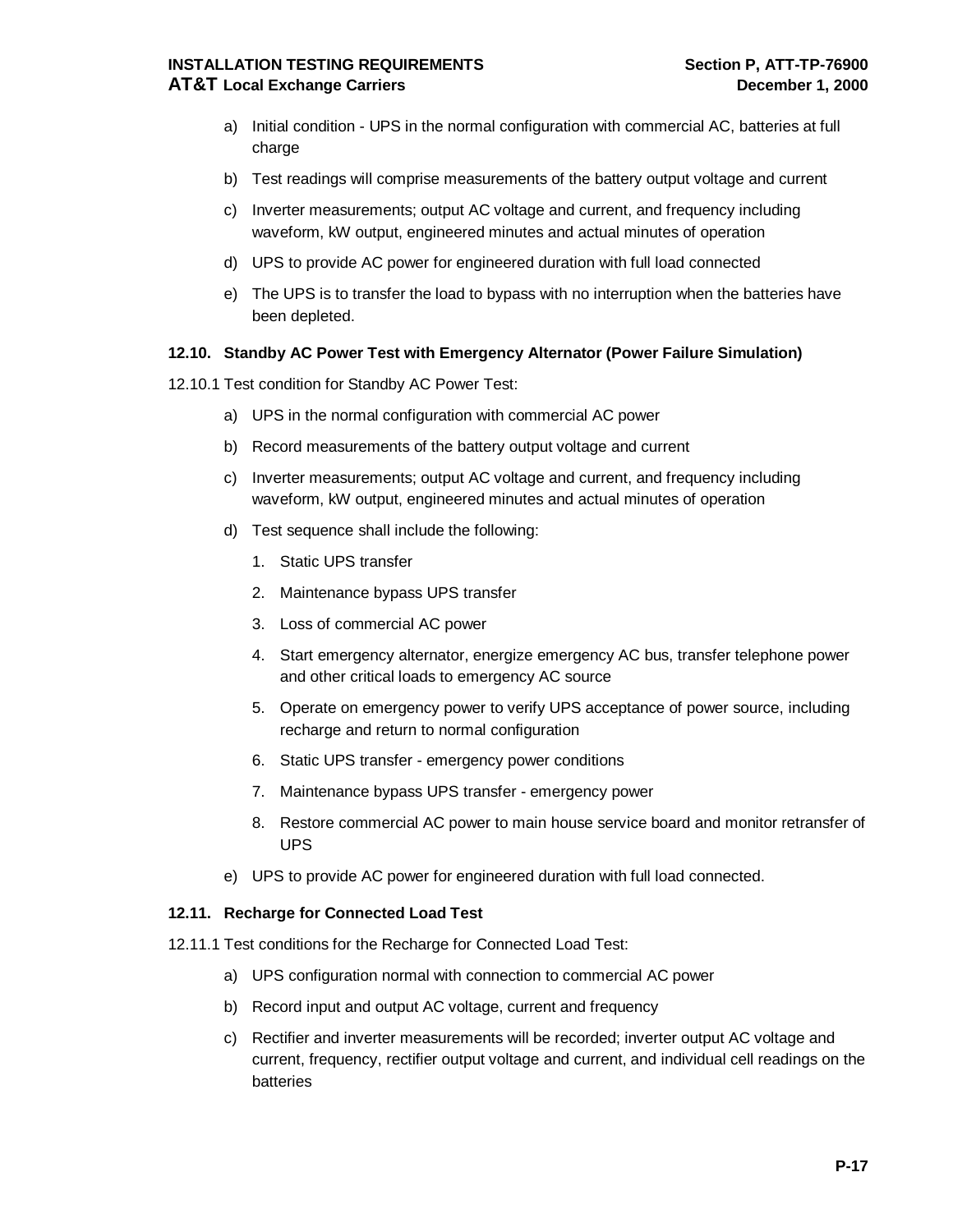- d) Duration of test, as required to bring battery strings to full charge
- e) Continued operation at rated output within engineered tolerances for elapsed time without component/system failure
- f) All readings to remain within engineered tolerances for the duration of the test.

#### **12.12. Connected Load Test**

- 12.12.1 Test condition for Connected Load Test:
	- a) Initial condition UPS in the normal configuration with commercial AC, batteries at full charge
	- b) Record the battery output voltage and current
	- c) Record inverter measurements: output AC voltage and current, and frequency including waveform, kW output, engineered minutes and actual minutes of operation
	- d) UPS to provide AC power with full load connected, until automatic battery disconnect is reached
	- e) All readings to remain within engineered tolerances for the duration of the test.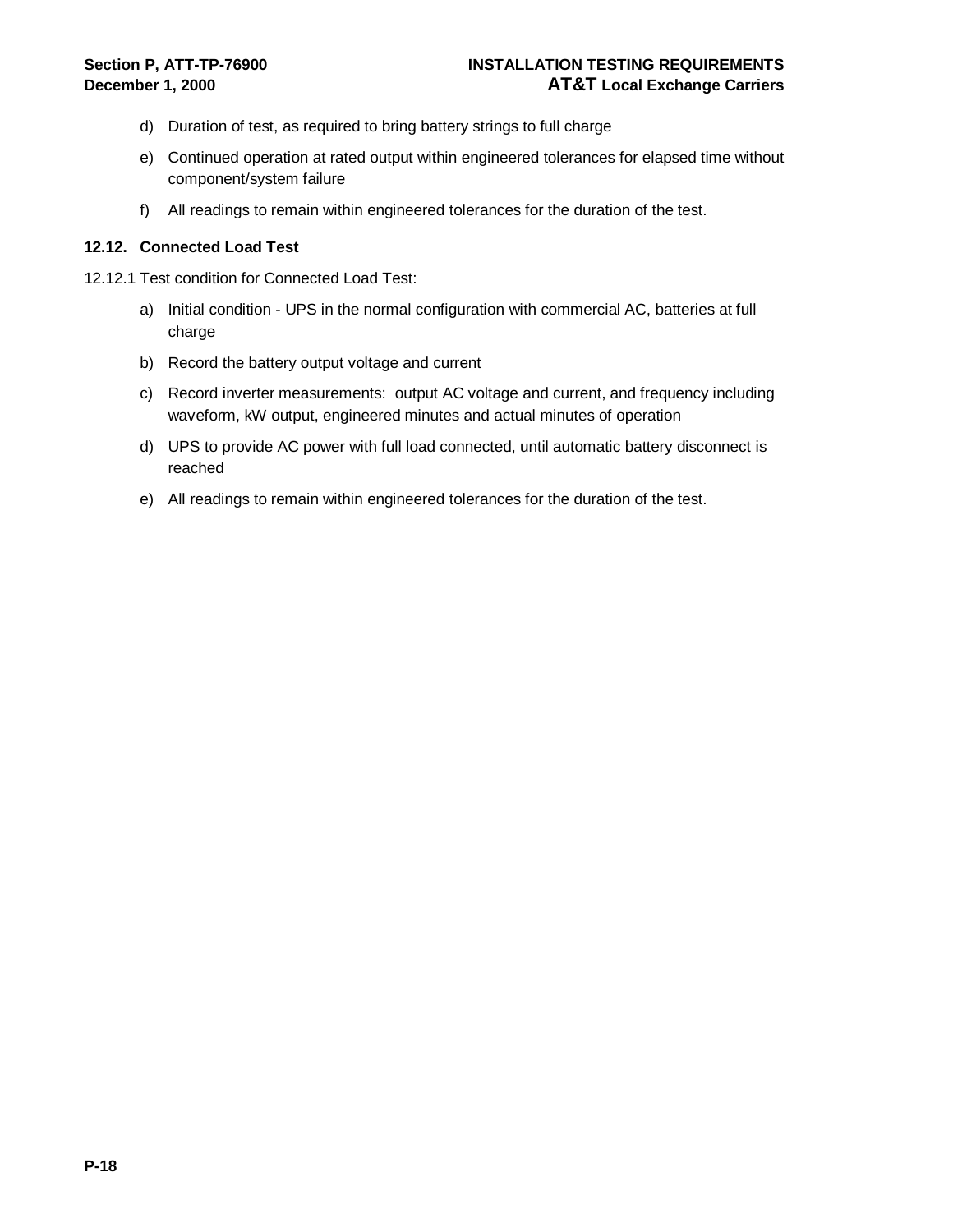# **TABLE P-1 – SUMMARY OF CHANGES IN SECTION P**

| Change  | Item in 5/1/99 Issue    | Item in this Issue      |
|---------|-------------------------|-------------------------|
| Revised | <b>Entire Section P</b> | <b>Entire Section P</b> |
| Deleted |                         |                         |
| Added   |                         |                         |

#### **TABLE P-2 – MAXIMUM NOISE LEVEL**

| Voiceband C<br>Message dBrnC @<br>600 ohms | Peak-To-peak<br>mV p-p | Wideband<br>mV rms |
|--------------------------------------------|------------------------|--------------------|
| 56                                         | 480                    | 100                |

**[END OF SECTION]**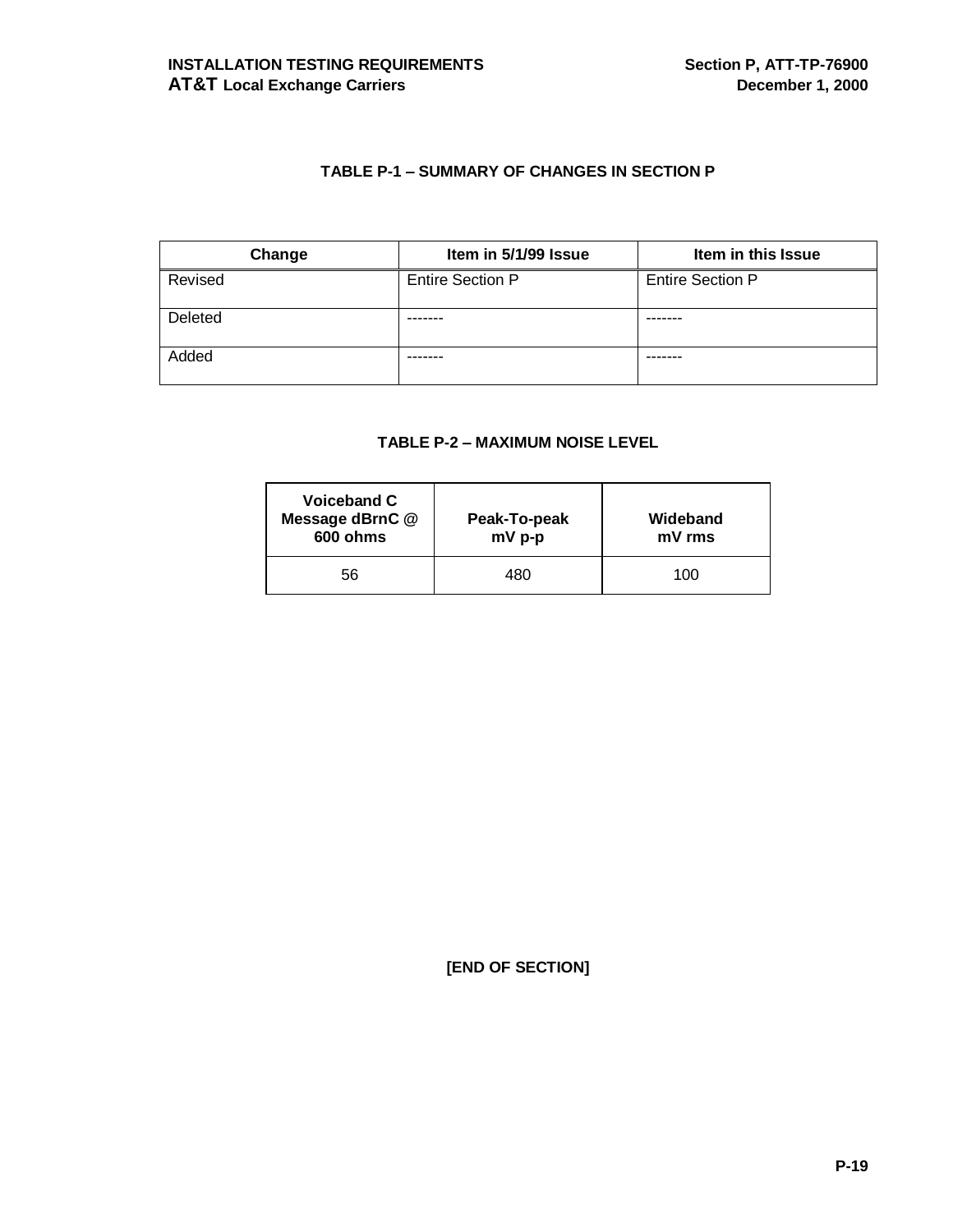# **SECTION S--SWITCHING EQUIPMENT**

#### CONTENTS PAGE

#### **1. GENERAL**

#### **1.1. Introduction**

- 1.1.1 This section of ATT-TP-76900 covers testing requirements for switching equipment.
- 1.1.2 Changes in this issue of Section S of ATT-TP-76900 are summarized in Table S-1.

#### **2. TEST REQUIREMENTS**

#### **2.1. General**

2.1.1 Section A of ATT-TP-76900 shall be used in conjunction with this Section S.

### **2.2. Frame Grounding and Foreign Object Bonding**

- 2.2.1 Frame grounding and foreign object bonding shall be tested to ensure compliance with ATT-TP-76300, section H.
- 2.2.2 Before making any wiring connections the Installation Supplier shall perform tests to ensure that the isolated bonding network is not violated.
- 2.2.3 Before making any wiring connections, the installation supplier shall measure each switch frame being added with a dual-voltage isolation test set. The high voltage selection shall produce a voltage of 500 volts. The tests shall be performed between frames and between any frame and common equipment:
	- a) On the low voltage selection, the impedance measured between the switch frame and the central office ground shall exceed 100k ohms.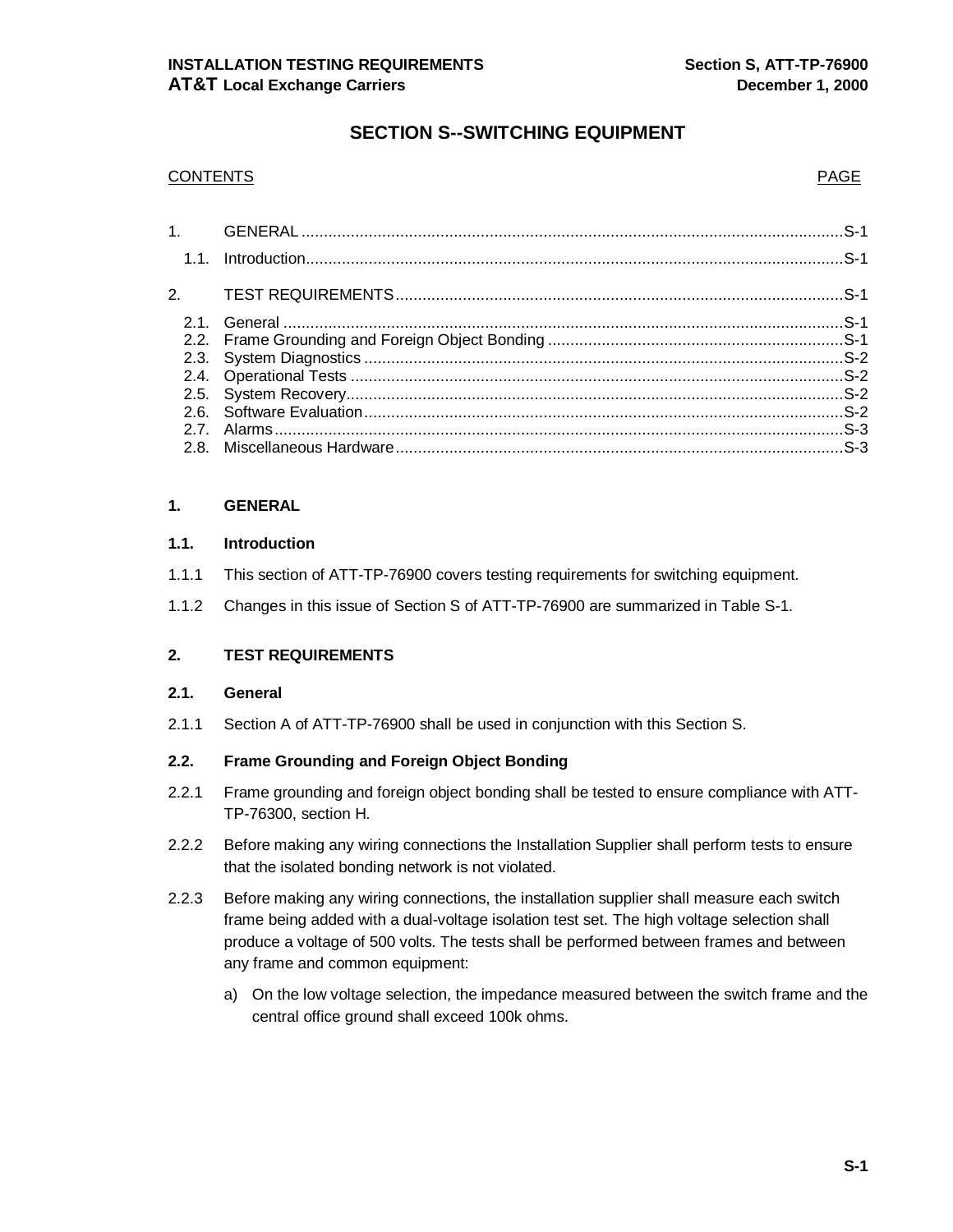b) The high voltage selection test shall be performed only after the successful completion of the low voltage selection test. On the high voltage selection, the impedance measured between the switch frame and the central office ground shall exceed 100k ohms.

#### **2.3. System Diagnostics**

- 2.3.1 The installation supplier shall perform and record the results of all AT&T LEC specified Switch System Diagnostic Tests to ensure that all systems and subsystems are ready for turnover. Systems and subsystems include but are not limited to:
	- a) Front end processing complex including memory storage devices and input/output devices
	- b) Duplex and non-duplex controllers used for call processing functions
	- c) Synchronization and clock devices
	- d) Signaling links and controllers
	- e) AMA processing units
	- f) Subscriber line and trunk units

#### **2.4. Operational Tests**

- 2.4.1 All operational tests shall be performed with the software that will be resident in the switch at turnover.
- 2.4.2 The installation supplier shall perform load tests under varied conditions, including but not limited to simplex operations tests and 24-hour call processing tests, as specified by the AT&T LEC. Call test results shall not exceed:
	- a) One cutoff/10K calls
	- b) Three ineffective attempts/10k calls

The system shall not experience any equipment out of service, abnormal alarms, or system anomalies for the duration of the test.

#### **2.5. System Recovery**

- 2.5.1 The installation supplier shall test system recovery capabilities from all possible configurations.
- 2.5.2 The installation supplier shall test backup capabilities from all possible configurations.

#### **2.6. Software Evaluation**

- 2.6.1 The installation supplier shall verify that all specified software, both system and feature, has been delivered and activated per the Network Design Order.
- 2.6.2 At turnover, the installation supplier shall install all Generally Available (GA) software corrections or patches for the version of software release.
- 2.6.3 Tests shall be performed to validate that all specified features are functioning.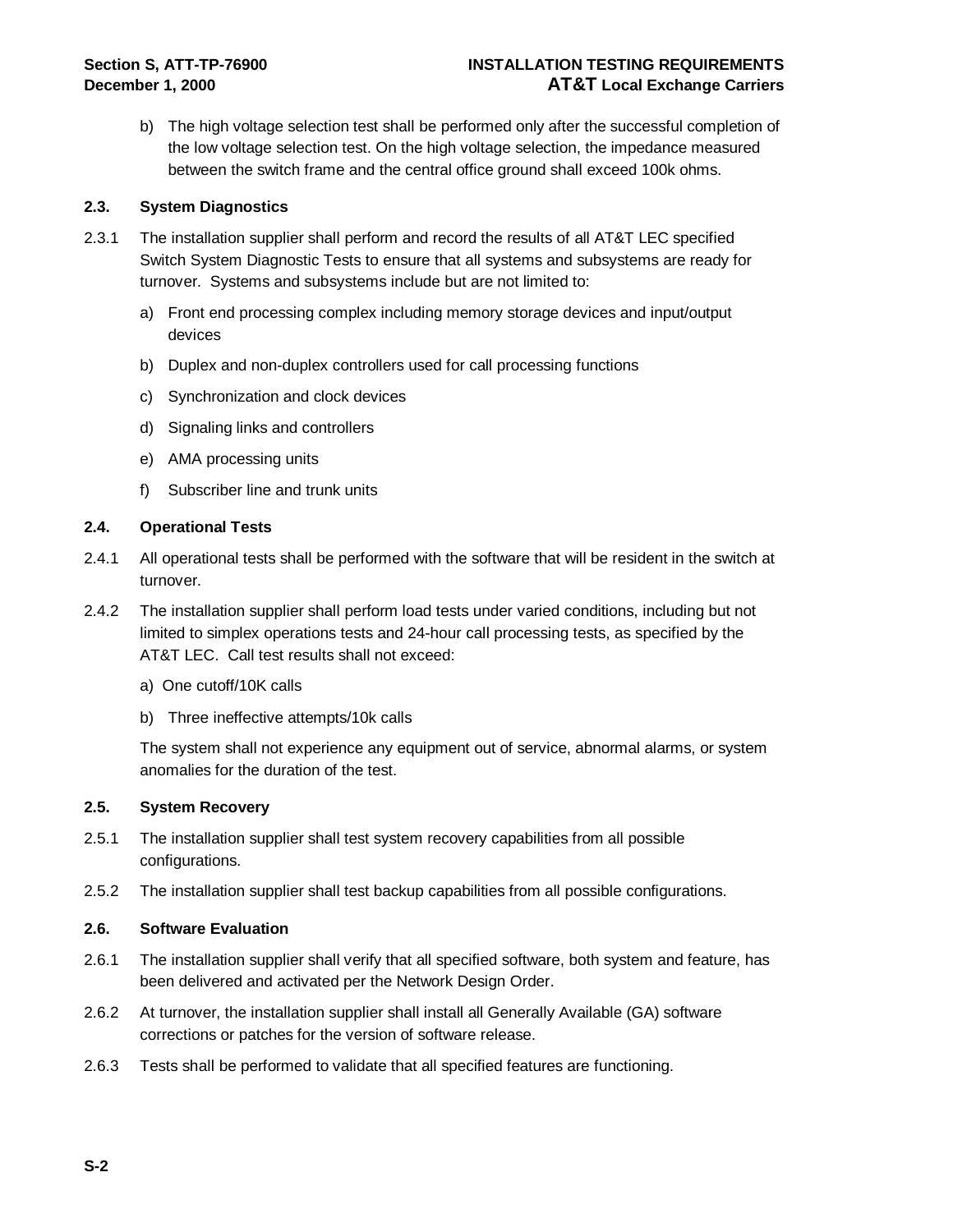### **2.7. Alarms**

- 2.7.1 All alarms internal to the switch and external scan points shall be tested in accordance with manufacturer's specifications.
- 2.7.2 All alarms shall bring in the associated audible and visual indicators at the local alarm reporting station.
- 2.7.3 All alarms associated with a remote switch module shall bring in the associated alarm indicators at the host switch.

### **2.8. Miscellaneous Hardware**

2.8.1 Miscellaneous hardware ordered for full office functionality shall be tested according to the manufacturer's specifications. Equipment in this category includes but is not limited to recorded announcement devices, local test facility, simplified message desk interface, etc.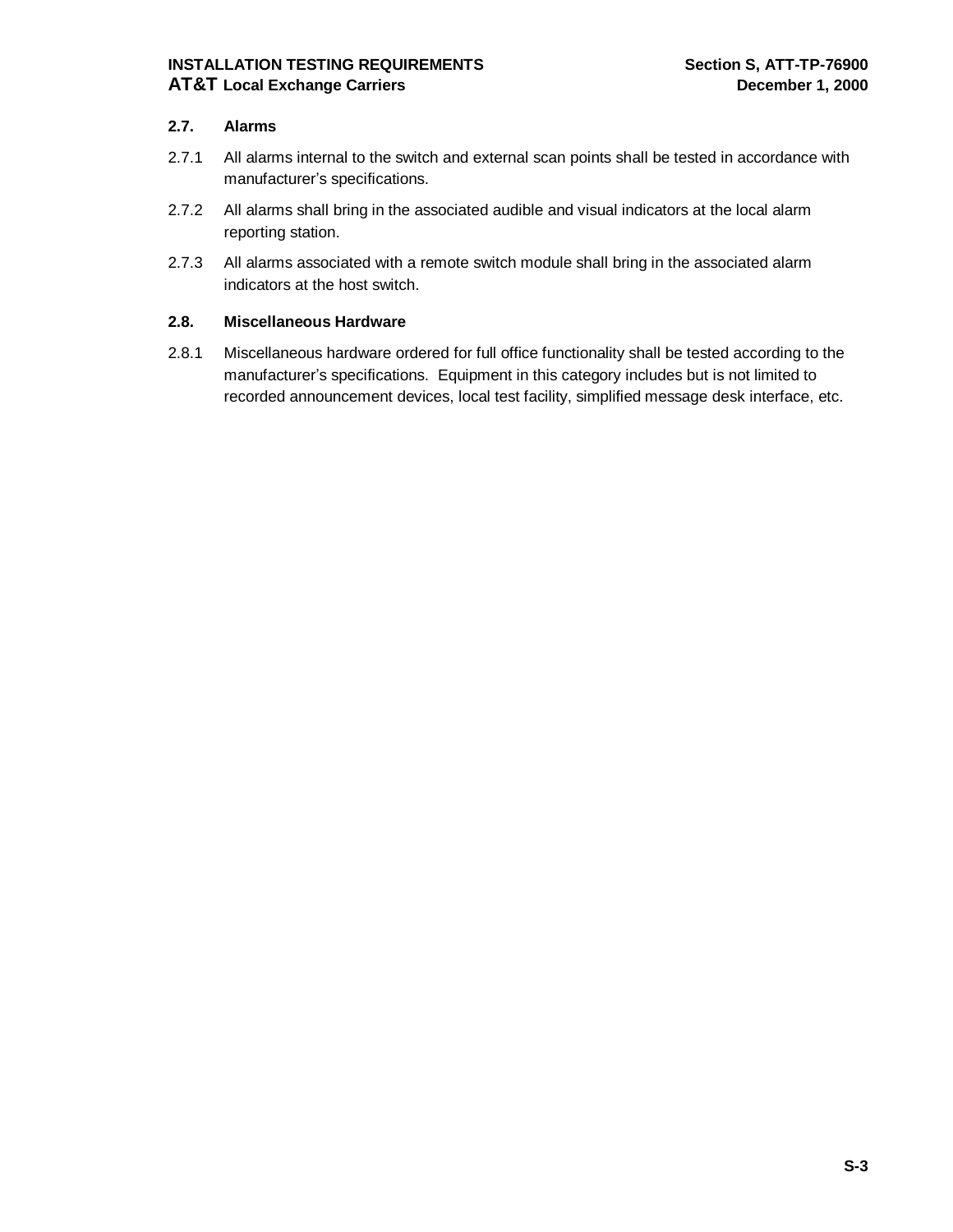| Change  | Item in 5/1/99 Issue | Item in this Issue |
|---------|----------------------|--------------------|
| Revised | 1.1.2                | 1.1.2              |
|         | 2.2.1                | 2.2.1              |
|         | 2.2.2                | 2.2.2              |
|         | 2.6.2                | 2.6.2              |
|         |                      |                    |
| Deleted |                      |                    |
|         |                      |                    |
| Added   | ------               | Table S-1          |
|         |                      |                    |

# **TABLE S-1 – SUMMARY OF CHANGES IN SECTION S**

**[END OF SECTION]**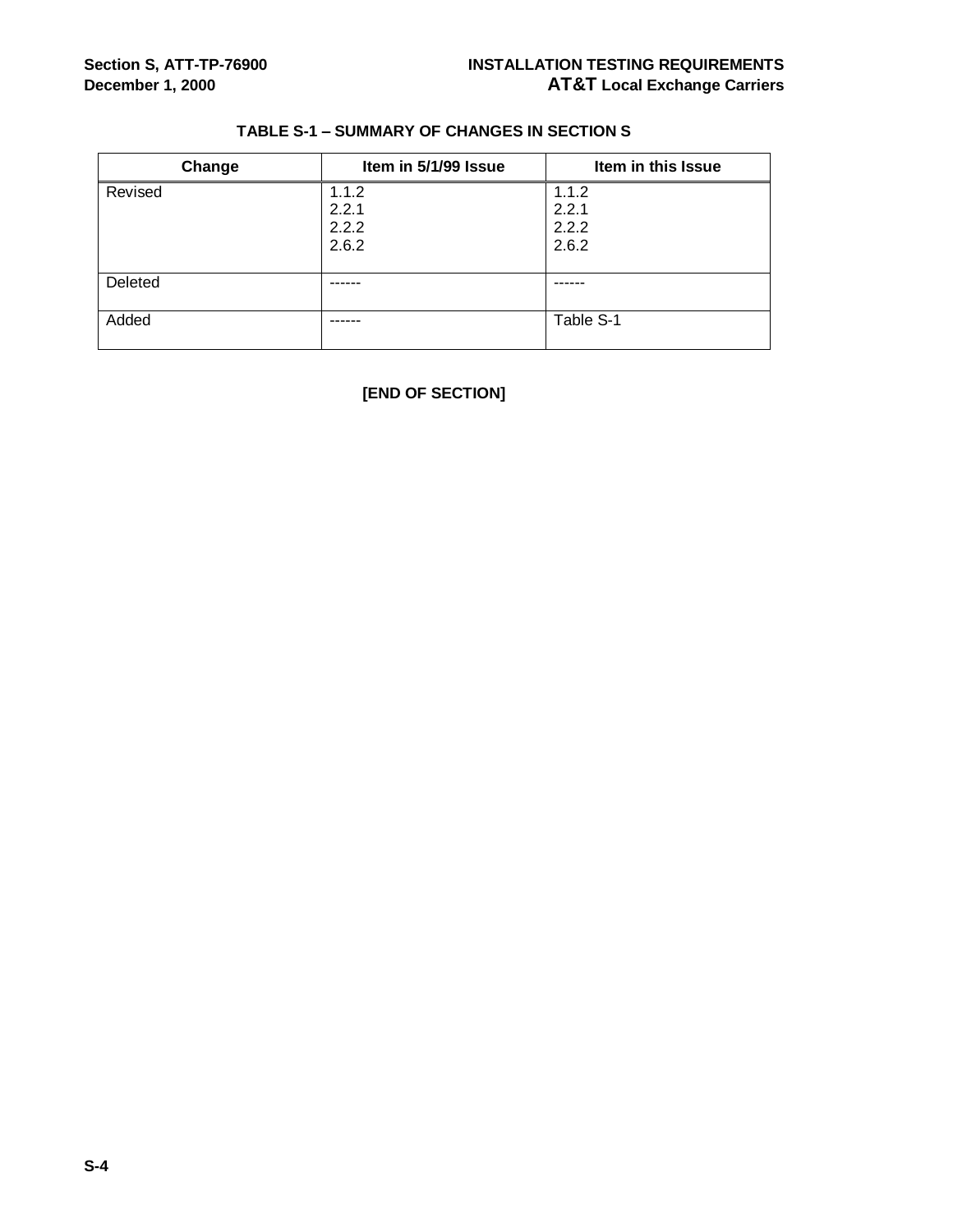# **SECTION T--TRANSMISSION EQUIPMENT**

| <b>CONTENTS</b> | PAGE |
|-----------------|------|
|                 |      |
|                 |      |
|                 |      |
|                 |      |
| 2.2.            |      |
|                 |      |
|                 |      |
|                 |      |
|                 |      |
|                 |      |
|                 |      |
|                 |      |
|                 |      |
|                 |      |
|                 |      |

### **1. GENERAL**

#### **1.1. Introduction**

- 1.1.1 This section of ATT-TP-76900 covers installation testing requirements for transmission equipment.
- 1.1.2 Changes in this issue of Section A of ATT-TP-76900 are summarized in Table T-1.

#### **2. TEST REQUIREMENTS**

#### **2.1. General**

2.1.1 Section A of ATT-TP-76900 shall be used in conjunction with this Section T.

#### **2.2. Alarms**

- 2.2.1 All alarms shall be tested to ensure proper operation as designed.
- 2.2.2 All alarms shall bring in the proper alarm indications at the local and remote alarm monitoring and surveillance center as specified in BSP 801-601-900MP.

#### **2.3. Synchronization Leads**

2.3.1 Continuity tests of all synchronization leads shall be performed between the appropriate timing output of the Building Integrated Timing Supply (BITS) clock to the input timing connection on the equipment backplane.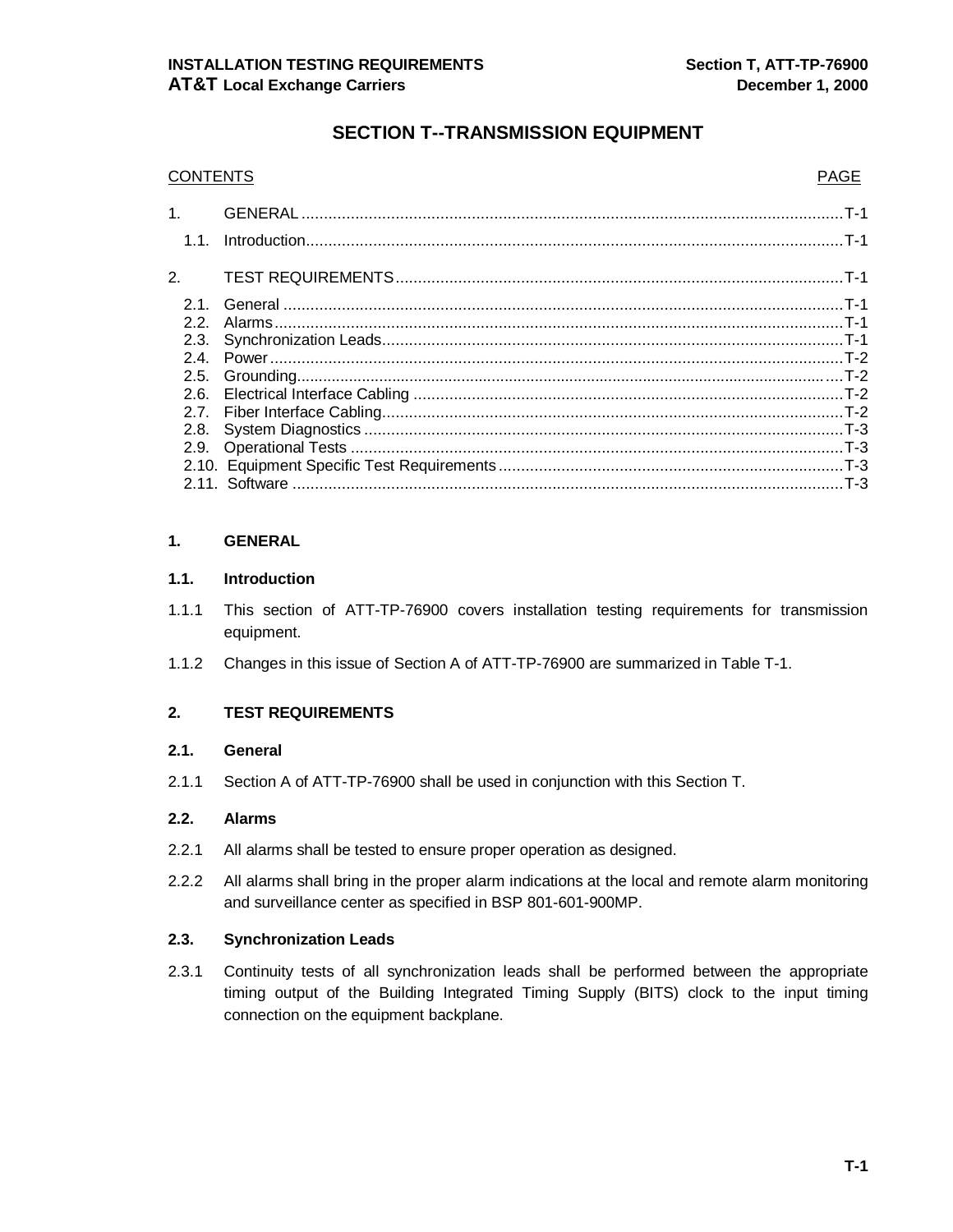- 2.3.2 Continuity tests of all timing source inputs to a BITS shelf shall be performed:
	- a) To the BITS shelf backplane for a Master Shelf ( including the synchronization DSX-1 jacks when provided), or
	- b) Between the BITS Master Shelf timing outputs and the BITS shelf backplane for a Remote Master Shelf.

#### **2.4. Power**

- 2.4.1 The installation supplier shall verify at the equipment backplane that the voltage for all feeds is within manufacturer's specifications for the equipment being installed.
- 2.4.2 A and B battery outputs of the fuse panel or BDFB must correspond to the A and B battery input of the network element.

#### **2.5. Grounding**

2.5.1 The Installation Supplier shall verify that all network elements are grounded in accordance with requirements as defined in ATT-TP-76300, Section H.

#### **2.6. Electrical Interface Cabling**

- 2.6.1 The Installation supplier shall verify continuity on each cable that is terminated at the MDF using a multimeter, tone generator or approved test equipment before turning the cable over for far end termination.
- 2.6.2 The Installation supplier shall test for IN-OUT reversals on each cable that is terminated at the MDF through the equipment backplane to the point of termination using approved test equipment before turning the cable over for far end termination.
- 2.6.3 The Installation Supplier shall verify the integrity of interface cabling using a multimeter, tone generator or approved test equipment on cable that is not terminated at the MDF. A minimum of one cable from each bundle shall be verified.
- 2.6.4 The Installation Supplier shall individually verify the integrity of each coaxial cable back to it's termination point i.e. (DSX) panel using approved test equipment.
- 2.6.5 All interface cabling shall be verified for integrity through the equipment backplane through the point of termination by using the appropriate test signal and observing error free performance.
- 2.6.6 Results shall be documented on the Test Record per ATT-TP-76300, Section E, and accepted by the AT&T LEC Representative.

#### **2.7. Fiber Interface Cabling**

- 2.7.1 All fiber interface cabling shall be verified for IN-OUT reversals from the equipment to the fiber distributing frame.
- 2.7.2 If one end of the fiber jumper is terminated on the optics card, then the light/power from that card can shall be read with a power meter at the other end of the fiber jumper. The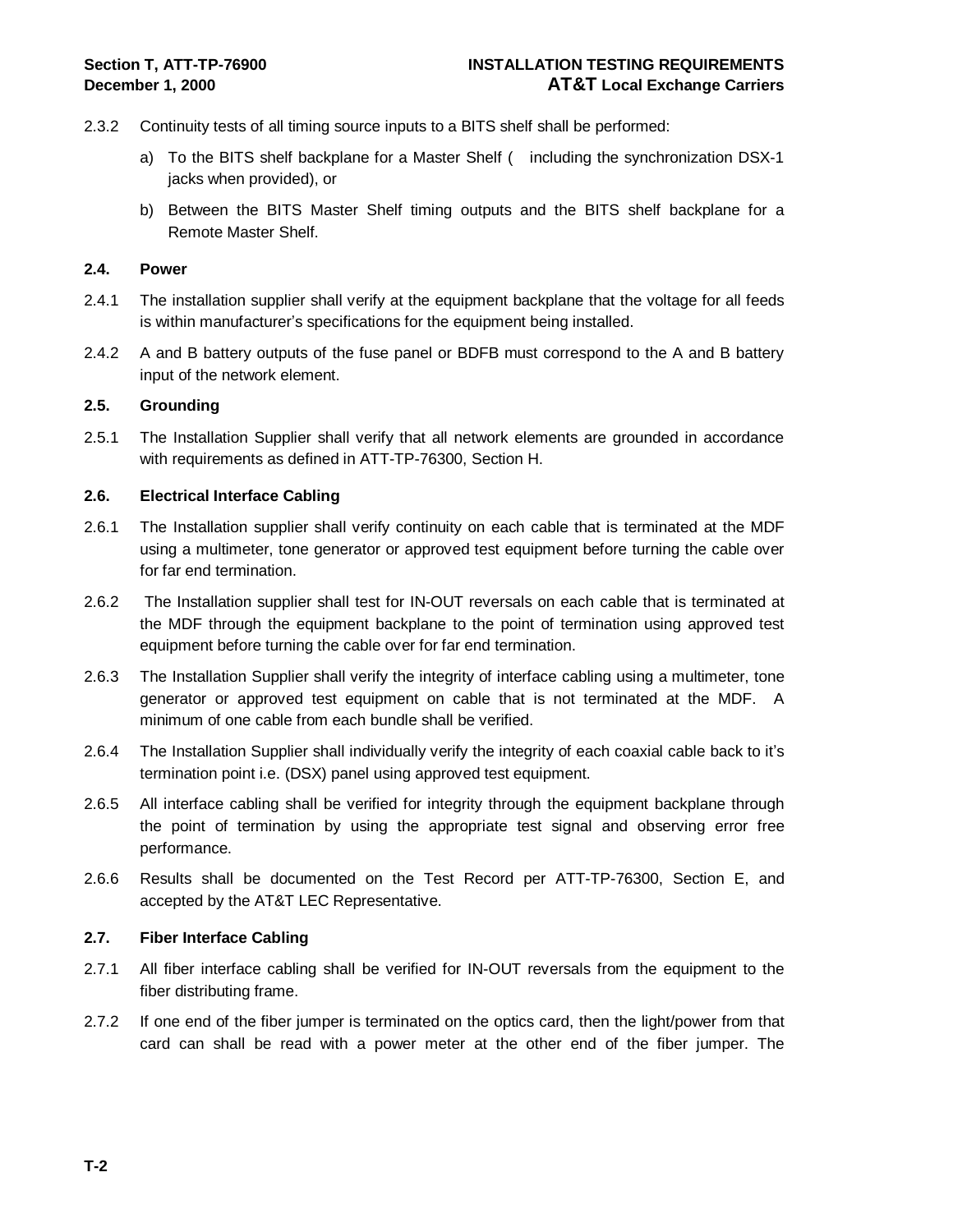manufacturer of that equipment will specify what the light/power level should be. This test will check the card and the cable.

- 2.7.3 If the fiber jumper is not terminated on the optics card, then a light/power source is required to send a pre-determined light/power level at one end of the fiber jumper. A power meter is required to read that light/power level on the other end of that fiber jumper.
- 2.7.4 Fiber loss readings shall be made on all fiber cabling between the equipment and fiber distributing frame with the results documented on the Test Record per ATT-TP-76300, Section E, and accepted by the AT&T LEC Representative.

#### **2.8. System Diagnostics**

2.8.1 Unless the equipment order provides only for installation of unequipped shelves, the installation supplier shall perform and record the results of all AT&T LEC specified System Diagnostic Tests to ensure that all systems and subsystems are ready for turnover.

#### **2.9. Operational Tests**

- 2.9.1 Unless the equipment order provides only for installation of unequipped shelves, the installation supplier shall conduct AT&T LEC defined operational tests. These tests shall be performed with the software release that will be resident in the equipment at turnover.
- 2.9.2 The system shall not experience any equipment out-of-service, abnormal alarms, or system anomalies for the duration of the test.
- 2.9.3 All redundant systems and sub-systems shall be tested for proper operation when switching between redundant processors.

#### **2.10. Equipment Specific Test Requirements**

2.10.1 The installation supplier shall test each channel slot (with the appropriate test card) of multiplexing/de-multiplexing equipment to ensure proper signaling and continuity of the transmission leads.

#### **2.11. Software**

- 2.11.1 The installation supplier shall verify that the most current approved software release has been delivered and installed per the AT&T LEC equipment order.
- 2.11.2 The installation supplier shall verify that a copy of the most current approved software release has been delivered to the AT&T LEC Representative.
- 2.11.3 The installation supplier shall verify that all documentation specified in the AT&T equipment order relating to the most current approved software release has been delivered to the AT&T LEC Representative.